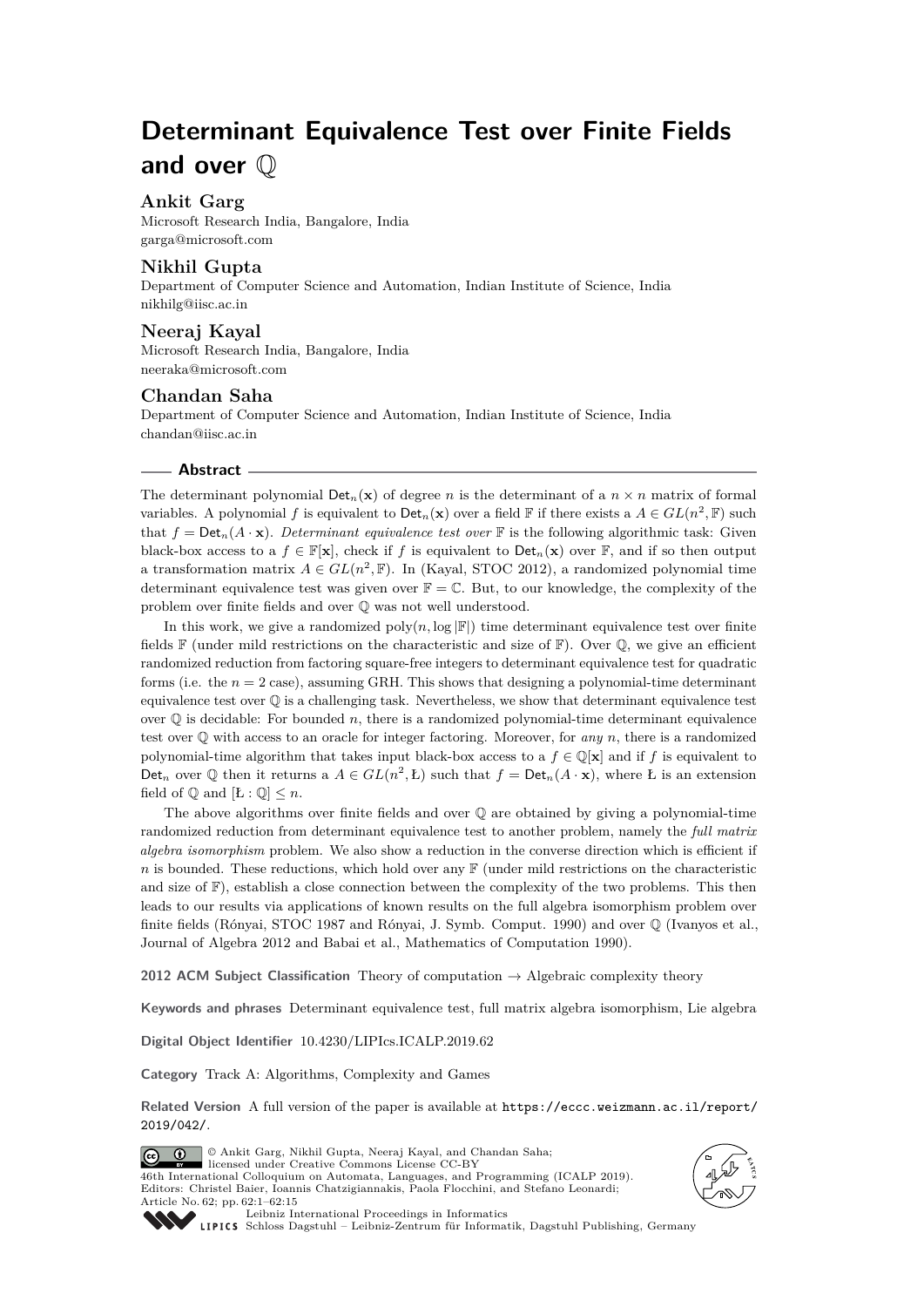## **62:2 Determinant Equivalence Test over Finite Fields and over** Q

**Acknowledgements** We would like to thank Youming Qiao for pointing us to the module decomposition algorithm in [\[4\]](#page-13-0). NG would like to thank Vineet Nair for discussions on the structure of the Lie algebra of Det. We thank him for sharing his proof of Theorem [10.](#page-5-0) We also thank anonymous reviewers for their comments.

## **1 Introduction**

Two *m*-variate polynomials  $f(\mathbf{x})$  and  $g(\mathbf{x})$  with coefficients from a field  $\mathbb{F}$  are said to be *equivalent over* F if there exists a  $A \in GL(m, \mathbb{F})$  such that  $f = g(A \cdot \mathbf{x})$ . The algorithmic task of determining if *f* is equivalent to *g*, and if so then finding a linear transformation *A* such that  $f = g(A \cdot \mathbf{x})$ , is known as the polynomial *equivalence test* problem. It is a natural problem arising in algebraic complexity theory, becoming more important with the advent of Geometric Complexity Theory (GCT) [\[22\]](#page-14-1) – which proposes the uses of deep tools and insights from group theory, representation theory and algebraic geometry towards the study of the VP vs VNP question.

A naïve approach for equivalence test is to reduce it to solving a system of polynomial equations over F. But, unfortunately, polynomial solvability problem is NP-hard over C and finite fields and not known to be decidable over Q. Nevertheless, it does appear that the complexity of equivalence test is much lower than the complexity of solving polynomial systems. It is known that over finite fields, the polynomial equivalence problem can not be NP-hard unless PH collapses (when the polynomials are given as lists of coefficients) [\[29,](#page-14-2) [28\]](#page-14-3).

Can we hope to solve equivalence test over  $\mathbb C$  and over finite fields  $^1$  $^1$  in (randomized) polynomial time? Finding such an algorithm is indeed quite demanding as it was shown in [\[1,](#page-13-1) [2\]](#page-13-2) that the graph isomorphism problem reduces in polynomial time to equivalence test for cubic forms (i.e. homogeneous degree three polynomials) over *any* field. Over Q, it is not even known if cubic form equivalence is decidable. On the other hand, we have a fairly good understanding of the complexity of quadratic form equivalence test: Over C and finite fields, equivalence of two quadratic forms can be tested in polynomial time due to well-known results on classification of quadratic forms. Quadratic form equivalence over Q can be done in polynomial-time with access to an oracle for integer factoring (IntFact). Moreover, IntFact reduces in randomized polynomial time to quadratic form equivalence over  $\mathbb{Q}$  (see [\[31\]](#page-14-4)). Given this state of affairs, designing efficient equivalence tests for even bounded degree polynomials seems like a difficult proposition. Indeed, there is a cryptographic authentication scheme based on the presumed average-case hardness of equivalence test for constant degree polynomials (see [\[23\]](#page-14-5)).

The work in [\[15\]](#page-13-3) initiated the study of a kind of equivalence test in which one polynomial *f* is given as input and the other polynomial *g* belongs to a well-defined polynomial family. Some of the polynomial families that are well-studied in algebraic complexity theory, particularly in the context of arithmetic circuit lower bounds, are those defined by the power symmetric polynomial, the elementary symmetric polynomial, the permanent, the determinant and the iterated matrix multiplication polynomial. In [\[15\]](#page-13-3), randomized polynomial time equivalence tests over C were given for the power symmetric polynomial and the elementary symmetric polynomial families. These equivalence tests, which also hold over finite fields and Q, work

<span id="page-1-0"></span><sup>1</sup> Typically, a computation model over C assumes that basic arithmetic operations with complex numbers and root finding of univariate polynomials over  $\mathbb C$  can be done efficiently. Also, we will work with finite fields that have sufficiently large size and characteristic.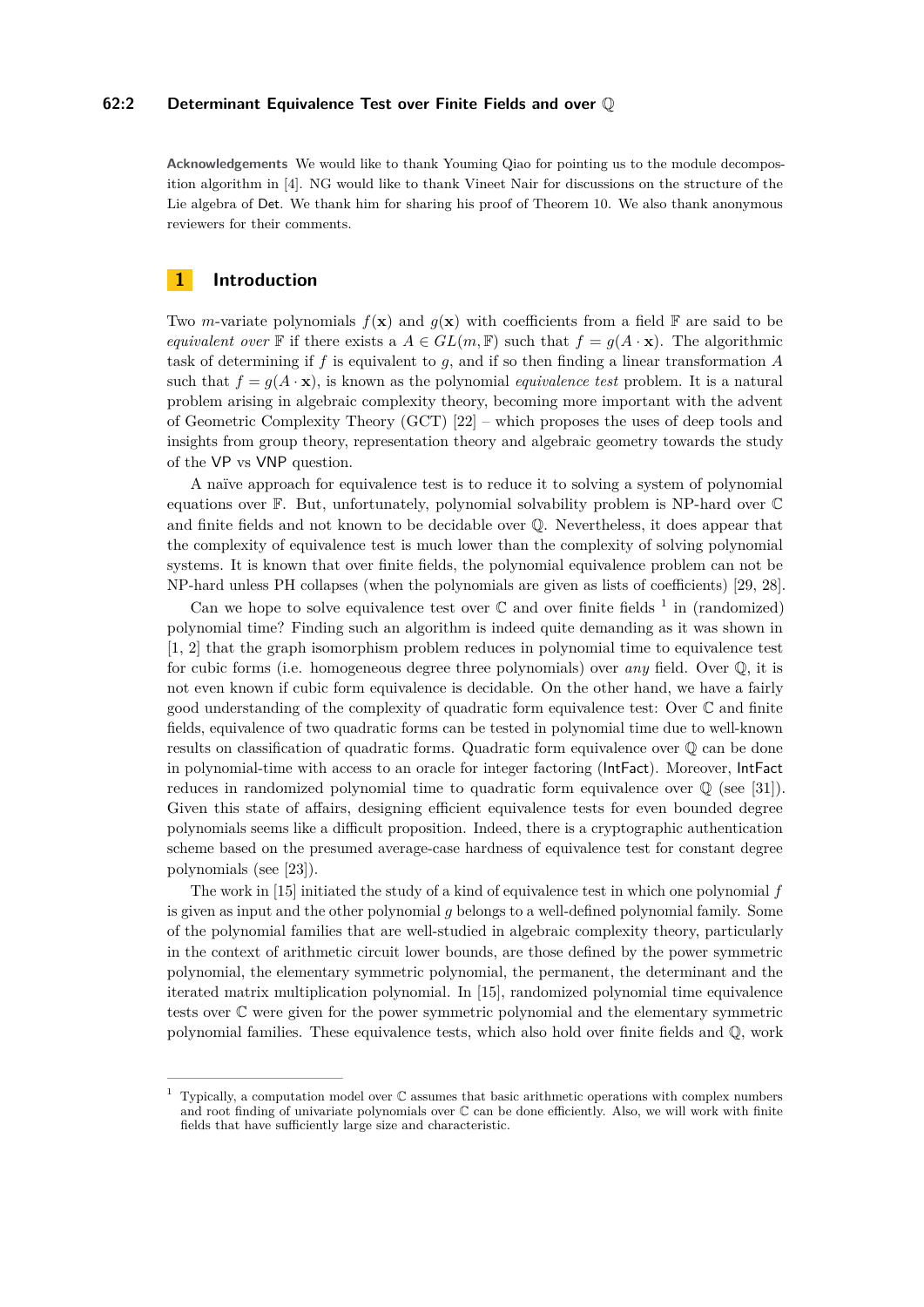even if  $f$  is given as a black-box<sup>[2](#page-2-0)</sup>. Henceforth, let us assume that the input polynomial  $f$  is given as a black-box. Subsequently, in [\[16\]](#page-13-4), randomized polynomial time equivalence tests over C were given for the permanent and the determinant polynomial families. The test for the permanent holds over finite fields and Q, but the same is *not true* for the determinant equivalence test in [\[16\]](#page-13-4). In [\[18\]](#page-13-5), an equivalence test for the iterated matrix multiplication (IMM) was given which holds over  $\mathbb C$ , finite fields and  $\mathbb Q$  (see also [\[13\]](#page-13-6)). The iterated matrix multiplication and the determinant families have very similar circuit complexity: Both the families are complete under p-projections for class of algebraic branching programs (ABP) (see [\[20,](#page-13-7) [21\]](#page-14-6)). But, it was unclear if determinant admits an efficient equivalence test over finite fields and Q, just like the iterated matrix multiplication polynomial. In this paper, we fill in this gap in our understanding.

It is worth noting that determinant equivalence test is interesting in the context of the permanent versus determinant problem [\[30\]](#page-14-7), which conjectures that the permanent is not an affine projection of a polynomial-size determinant. Geometric Complexity Theory [\[22\]](#page-14-1), an approach to resolving this conjecture, suggests (among other things) to look for an algorithm to determine if the (padded) permanent is in the orbit closure of a polynomial-size determinant. In this language, determinant equivalence testing is the related problem of checking if a given polynomial is in the orbit of the determinant polynomial.

## **1.1 Our results**

Let  $n \in \mathbb{N}^{\times}$ ,  $X = (x_{ij})_{i,j \in [n]}$  be a  $n \times n$  matrix of formal variables, and  $\mathbf{x} = (x_{11} \ x_{12} \ \dots \ x_{n\,n-1} \ x_{nn})^T$  a column vector consisting of the variables in *X* arranged in a row-major fashion. The polynomial  $Det_n(\mathbf{x}) := det(X)$ ; we will drop the subscript *n* whenever it is clear from the context. Hereafter, we will use the acronym DET for Determinant Equivalence Test.

<span id="page-2-1"></span>**Theorem 1** (DET over finite fields). Let  $\mathbb F$  be a finite field such that  $|\mathbb F| \ge 10n^4$  and *char*( $\mathbb{F}$ )  $\nmid n(n-1)$ *. There is a randomized* poly $(n, \log |\mathbb{F}|)$  *time algorithm that takes input black-box access to a*  $f \in \mathbb{F}[\mathbf{x}]$  *of degree n and does the following with high probability: If f is equivalent to*  $Det(\mathbf{x})$  *over*  $\mathbb F$  *then it outputs a*  $A \in GL(n^2, \mathbb F)$  *such that*  $f = Det(A \cdot \mathbf{x})$ *; otherwise, it outputs "Fail".*

In [\[17\]](#page-13-8), a DET over a finite field  $\mathbb{F}_q$  was given that is similar to the equivalence test for the permanent in [\[16\]](#page-13-4), but the test outputs a  $A \in GL(n^2, \mathbb{F}_{q^n})$ . Whereas, our algorithm (which is different and relatively more involved) outputs a  $A \in GL(n^2, \mathbb{F}_q)$ . One consequence of this is that the average-case ABP reconstruction algorithm in [\[17\]](#page-13-8) holds over the base field  $\mathbb{F}_q$ .

#### <span id="page-2-2"></span> $\blacktriangleright$  **Theorem 2** (DET over  $\heartsuit$ ).

**(a)** *There is a randomized algorithm, with oracle access to* IntFact*, that takes input black-box access to a*  $f \in \mathbb{Q}[\mathbf{x}]$  *of degree n and does the following with high probability: If*  $f$  *is equivalent to*  $Det(\mathbf{x})$  *over*  $\mathbb{Q}$  *then it outputs a*  $A \in GL(n^2, \mathbb{Q})$  *such that*  $f = Det(A \cdot \mathbf{x})$ *; otherwise, it outputs "Fail". If n is bounded then the algorithm runs in time polynomial in the bit length of the coefficients of f.*

<span id="page-2-0"></span><sup>2</sup> An algorithm with black-box access to a *m*-variate polynomial *f* is only allowed to query the black-box for evaluations of  $f$  at points in  $\mathbb{F}^m$ .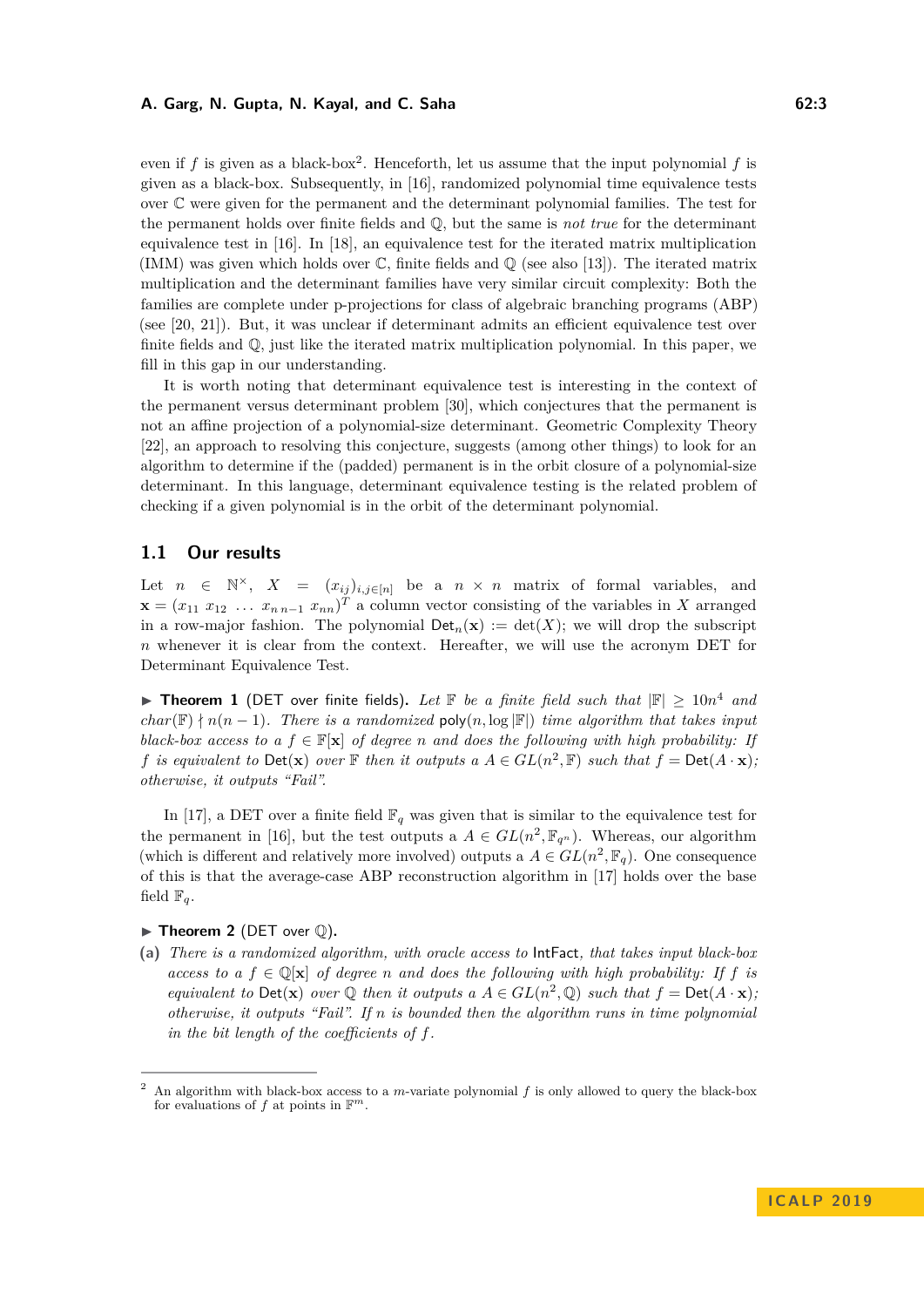#### **62:4 Determinant Equivalence Test over Finite Fields and over** Q

**(b)** *There is a randomized algorithm that takes input black-box access to a*  $f \in \mathbb{Q}[\mathbf{x}]$  *of degree n and does the following with high probability: If f is equivalent to* Det(**x**) *over* Q *then it outputs a*  $A \in GL(n^2, L)$  *such that*  $f = Det(A \cdot x)$ *, where L is an extension field of* Q *and*  $\left[ \mathbf{E} : \mathbb{Q} \right] \leq n$ *. The algorithm runs in time polynomial in n and the bit length of the coefficients of f.*

To our knowledge, it was not known if  $\text{DET}$  over  $\mathbb Q$  is decidable prior to this work. It is natural to wonder if we can get rid of the IntFact oracle from part (a) of the above theorem. In this regard, we show the following.

<span id="page-3-0"></span>▶ **Theorem 3** (IntFact reduces to DET for quadratic forms). Assuming GRH, we give a *randomized polynomial-time reduction from factoring square-free integers to finding a*  $A \in$ *M*<sub>2</sub>( $\mathbb{Q}$ ) *such that a given quadratic form*  $f \in \mathbb{Q}[\mathbf{x}]$  *equals* Det<sub>2</sub>( $A \cdot \mathbf{x}$ )*, if f is equivalent to*  $Det<sub>2</sub>$ *.* 

The complexity of IntFact is the same as that of DET over Q for quadratic forms (modulo GRH and the use of randomization). Theorem [3](#page-3-0) is a reduction from a result in [\[24\]](#page-14-8).

Theorem [1](#page-2-1) and [2](#page-2-2) are proved by reducing DET to the *full matrix algebra isomorphism* problem. An F-algebra  $A$  has two binary operations  $+$  and  $\cdot$  defined on its elements such that  $(A,+)$  is a F-vector space,  $(A,+,.)$  is an associative ring, and for every  $a, b \in \mathbb{F}$  and  $B, C \in \mathcal{A}$  it holds that  $(aB)C = B(aC) = a(BC)$ . For example, the set  $M_n(\mathbb{F})$  of all  $n \times n$ matrices over  $\mathbb F$  is a  $\mathbb F$ -algebra with respect to the usual matrix addition and multiplication operations; it is called the full matrix algebra. Two  $\mathbb{F}$ -algebra  $\mathcal{A}_1$  and  $\mathcal{A}_2$  are isomorphic, denoted by  $A_1 \cong \mathcal{A}_2$ , if there is a bijection  $\phi$  from  $\mathcal{A}_1$  to  $\mathcal{A}_2$  such that for every  $a, b \in \mathbb{F}$  and  $B, C \in \mathcal{A}_1$  it holds that  $\phi(aB + bC) = a\phi(B) + b\phi(C)$  and  $\phi(BC) = \phi(B)\phi(C)$ . Any finite dimensional F-algebra is isomorphic to a F-algebra  $\mathcal{A}' \subseteq M_m(\mathbb{F})$ , where  $m = \dim_{\mathbb{F}}(\mathcal{A})$ . A F-algebra  $\mathcal{A} \subseteq M_m(\mathbb{F})$  can be specified by a F-basis  $B_1, \ldots, B_r \in M_m(\mathbb{F})$ .

<span id="page-3-1"></span>▶ **Definition 4.** *The full matrix algebra isomorphism (FMAI) problem over* **F** *is the following: Given a basis of a*  $\mathbb{F}-algebra \mathcal{A} \subseteq M_m(\mathbb{F})$ *, check if*  $\mathcal{A} \cong M_n(\mathbb{F})$ *, where*  $n^2 = \dim_{\mathbb{F}}(\mathcal{A})$ *. If*  $\mathcal{A} \cong M_n(\mathbb{F})$  *then output an isomorphism from*  $\mathcal{A}$  *to*  $M_n(\mathbb{F})$ *.* 

In [\[24,](#page-14-8) [25\]](#page-14-9), a poly $(m, \log |F|)$  time randomized algorithm was given to solve FMAI over a finite field  $\mathbb{F}$ . Over  $\mathbb{Q}$ , the FMAI problem is more difficult. In [\[14,](#page-13-9) [6\]](#page-13-10), a randomized algorithm (with access to a IntFact oracle) was given to solve FMAI over Q. The algorithm runs in polynomial-time if dim<sub> $\mathbb{Q}(\mathcal{A})$ </sub> is bounded. In [\[3,](#page-13-11) [10\]](#page-13-12), randomized polynomial time algorithms were given to compute an isomorphism from  $A \otimes_{\mathbb{Q}} L$  to  $M_n(L)$  for some extension field  $L \supseteq \mathbb{Q}$ satisfying  $[t : \mathbb{Q}] \leq n$ , if  $\mathcal{A} \cong M_n(\mathbb{Q})$  to begin with. We give a randomized polynomial-time reduction from DET to FMAI over any sufficiently large  $\mathbb F$  in Section [4,](#page-9-0) thereby proving Theorem [1](#page-2-1) and [2.](#page-2-2) The reduction is obtained by giving an algorithm to decompose the Lie algebra of f into its two simple Lie subalgebras over any sufficiently large  $\mathbb{F}$  (see Section [3\)](#page-5-1). The same reduction also gives DET over  $\mathbb R$  and  $\mathbb C$  via the FMAI algorithms in [\[9,](#page-13-13) [26\]](#page-14-10) (thereby giving alternative algorithms to the one presented in [\[16\]](#page-13-4)). We also show a reduction from FMAI to DET (in Section [7\)](#page-11-0) which is efficient if the dimension *n* is bounded.

The above results underscore the close connection between the DET and the FMAI problems. In order to get efficient DET over Q for even bounded degree polynomials, we *need to* solve FMAI efficiently for Q-algebras of bounded dimensions. Currently, the best known algorithm for FMAI over  $\mathbb Q$  uses an IntFact oracle [\[14\]](#page-13-9). This situation of the determinant is somewhat surprising as it contrasts that of IMM (the close cousin of the determinant)  $-$  IMM equivalence test over  $\mathbb Q$  can be solved efficiently for polynomials of degree greater than four [\[18\]](#page-13-5).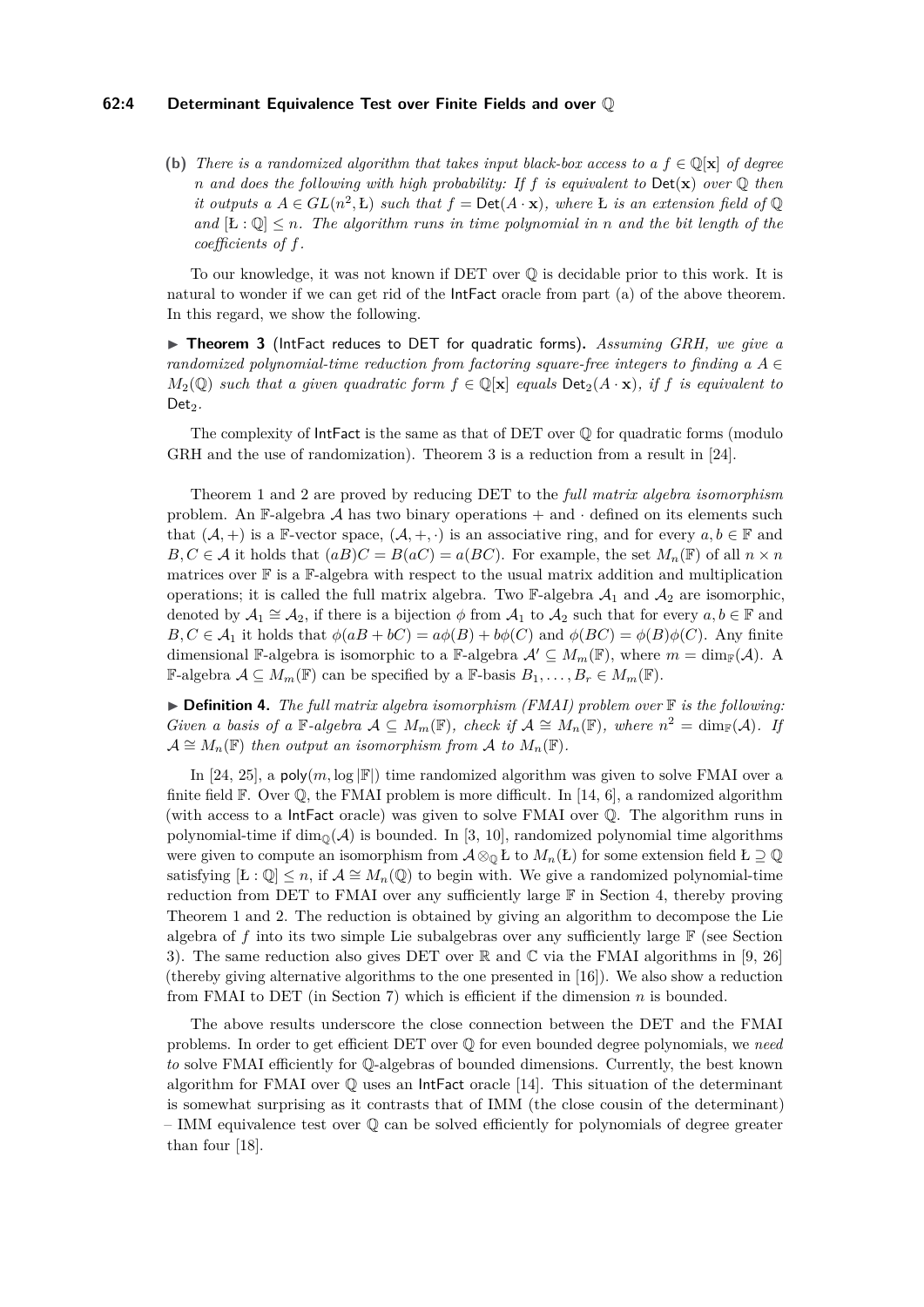#### **A. Garg, N. Gupta, N. Kayal, and C. Saha 62:5 62:5 62:5**

## <span id="page-4-4"></span>**2 Preliminaries**

#### **2.1 Notations**

The set of trace zero or traceless matrices in  $M_n(\mathbb{F})$  is denoted by  $\mathcal{Z}_n(\mathbb{F})$ ; we will drop  $\mathbb F$  from  $M_n(\mathbb{F})$  and  $\mathcal{Z}_n(\mathbb{F})$  when it is clear from the context. Let  $I_n$  be the  $n \times n$  identity matrix. ⊗ denotes tensor product of two matrices. Define,

 $\mathcal{M}_{\text{col}} := I_n \otimes M_n, \quad \mathcal{M}_{\text{row}} := M_n \otimes I_n \quad \text{and} \quad \mathcal{L}_{\text{col}} := I_n \otimes \mathcal{Z}_n, \quad \mathcal{L}_{\text{row}} := \mathcal{Z}_n \otimes I_n.$ 

Observe  $\mathcal{M}_{\text{col}}$ ,  $\mathcal{M}_{\text{row}} \subseteq M_{n^2}$  are F-algebras isomorphic to  $M_n$ , and  $\mathcal{L}_{\text{col}}$ ,  $\mathcal{L}_{\text{row}}$  are their subspaces, respectively, of dimension  $n^2 - 1$  each. Henceforth, we set  $m = n^2$  and  $r = n^2 - 1$ .

#### **2.2 Definitions**

 $\triangleright$  **Definition 5** (Lie bracket). For  $A, B \in M_n$ , the Lie bracket operation  $[A, B] := AB - BA$ .

 $\triangleright$  **Definition 6** (Lie algebra of a polynomial). The Lie algebra  $\mathfrak{g}_f$  of a *m-variate polynomial*  $f \in \mathbb{F}[\mathbf{x}]$  *is the set of matrices*  $B = (b_{i,j})_{i,j \in [m]}$  *satisfying,* 

$$
\sum_{i,j \in [m]} b_{i,j} \cdot x_j \cdot \frac{\partial f}{\partial x_i} = 0.
$$

It is easy to verify that  $[\cdot, \cdot]$  is a F-bilinear map on  $M_n$ , and  $\mathfrak{g}_f$  is an F-vector space.<sup>[3](#page-4-0)</sup> Let V be a F-vector space,  $\text{End}_{\mathbb{F}}(\mathcal{V}) := \{\varphi : \varphi \text{ is a } \mathbb{F}\text{-linear map from } \mathcal{V} \text{ to } \mathcal{V}\}\$ and  $\mathcal{T} \subseteq \text{End}_{\mathbb{F}}(\mathcal{V})$ .

**► Definition 7.** *A subspace*  $U$  *of*  $V$  *is called*  $\mathcal{T}$ *-invariant if for every*  $\varphi \in \mathcal{T}$ *,*  $\varphi(\mathcal{U}) \subseteq \mathcal{U}$ *.* 

If  $\mathcal{T} \subseteq M_{2r}$ , the terminology "invariant subspace of  $\mathcal{T}$ " means  $\mathcal{T}$ -invariant subspace of  $\mathbb{F}^{2r}$ .

 $\triangleright$  **Definition 8** (Irreducible invariant subspace). A T-invariant subspace U of V is irreducible *if there do not exist proper*  $\mathcal{T}$ *-invariant subspaces*  $\mathcal{U}_1, \mathcal{U}_2$  *of*  $\mathcal{U}$ *, such that*  $\mathcal{U} = \mathcal{U}_1 \oplus \mathcal{U}_2$ *.* 

**► Definition 9** (Closure of a vector). Let  $\mathbf{w} \in \mathcal{V}$ . Then, the closure of  $\mathbf{w}$  with respect to  $\mathcal{T}$ , *denoted* closure $\tau(\mathbf{w})$ *, is the smallest*  $\mathcal{T}$ *-invariant subspace of*  $\mathcal{V}$  *containing*  $\mathbf{w}$ *.* 

## **2.3 Some basic results**

<span id="page-4-1"></span>▶ Observation 2.1. *For*  $i, j \in [n], i \neq j$ , let  $E_{ij} \in M_n$  be such that the  $(i, j)$ -th entry is 1 *and other entries are* 0*, and for*  $\ell \in [2, n]$ *, let*  $E_{\ell} \in M_n$  *be a diagonal matrix with the*  $(1, 1)$ *-th and*  $(\ell, \ell)$ *-th entries as* 1 *and* −1 *respectively and other entries as* 0*. Then,* 

- 1.  $\{I_n \otimes E_{ij}, I_n \otimes E_{\ell} : i,j \in [n], i \neq j, \text{ and } \ell \in [2,n]\}\$  is a basis of  $\mathcal{L}_{col}$ . Denote the ele*ments of this standard basis as*  $S_1, \ldots, S_r$ .
- 2.  $\{E_{ij} \otimes I_n, E_\ell \otimes I_n : i,j \in [n], i \neq j, \text{ and } \ell \in [2,n]\}\$ is a basis of  $\mathcal{L}_{row}$ . Denote the ele*ments of this standard basis as*  $S_{r+1}, \ldots, S_{2r}$ .
- <span id="page-4-2"></span>▶ Observation 2.2. *For every*  $F ∈ M_{row}$  *and*  $L ∈ M_{col}$ ,  $[F, L] = FL - LF = 0$ .

<span id="page-4-3"></span>▶ Observation 2.3. *For every*  $L_1, L_2 \in \mathcal{L}_{col}$  (or  $\mathcal{L}_{row}$ ),  $[L_1, L_2] \in \mathcal{L}_{col}$  (respectively.  $\mathcal{L}_{row}$ ).

<span id="page-4-0"></span>Over C,  $\mathfrak{g}_f$  also turns out to be a Lie algebra i.e. closed under the Lie bracket operation. However, over finite fields, it is not clear if it is closed under the bracket operation. We still stick with the terminology Lie algebra of a polynomial since in many cases, it does turn out to be closed under the bracket operation.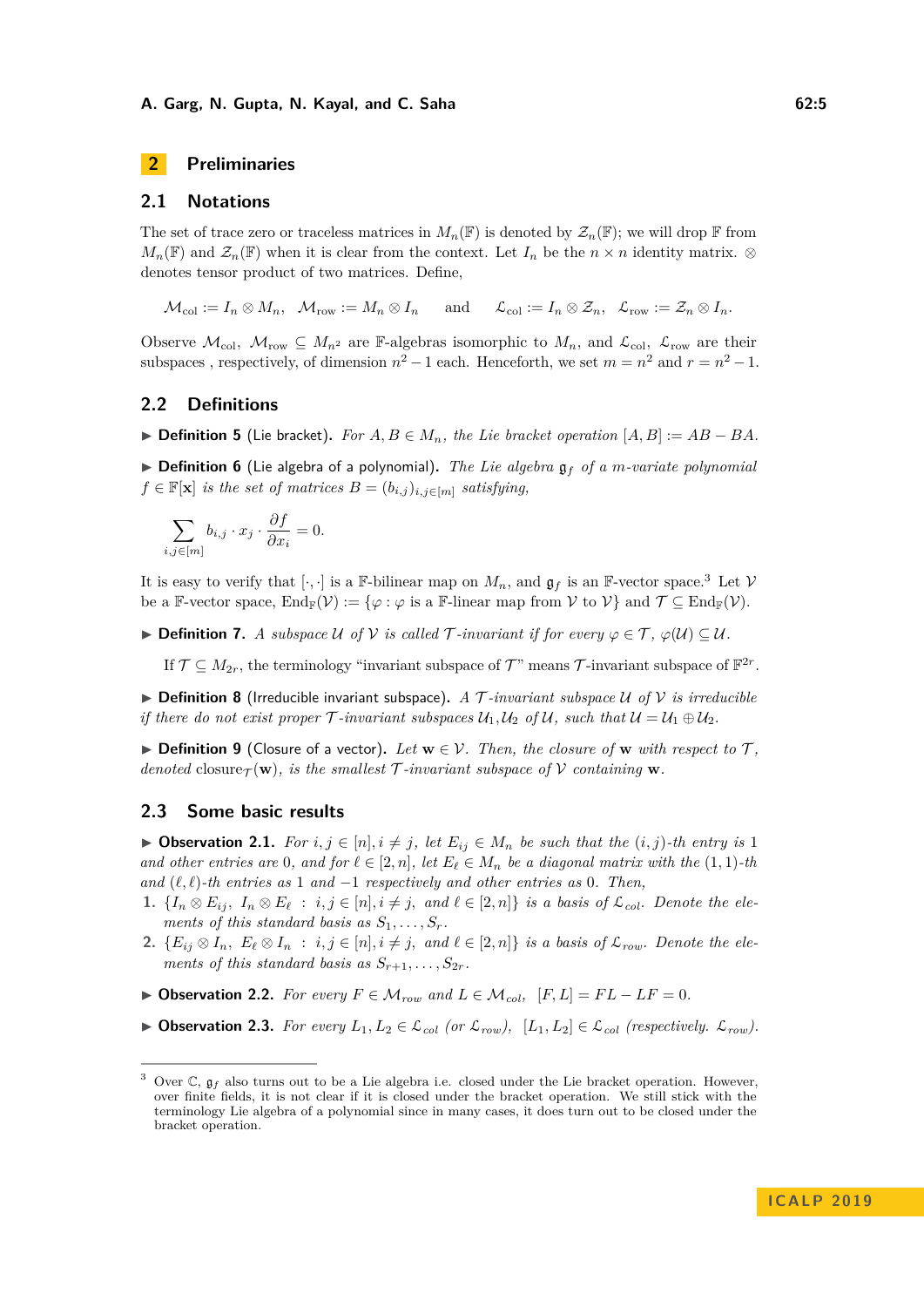#### **62:6 Determinant Equivalence Test over Finite Fields and over** Q

A proof of the following standard fact is given in Section A.1 of the Appendix of the full version [\[11\]](#page-13-14).

**► Fact 1.** Let  $B \in M_n$ . Then, the dimension of the space of matrices in  $M_n$  that commute *with B is at least n*, and the dimension of the space of matrices in  $\mathcal{Z}_n$  *that commute with B is at least*  $n-1$ *.* 

We would also need the following facts (see [\[16,](#page-13-4) [18\]](#page-13-5) for their proofs).

<span id="page-5-2"></span>► Fact 2. If  $g \in \mathbb{F}[\mathbf{x}]$  and  $f(\mathbf{x}) = g(A \cdot \mathbf{x})$  for some  $A \in GL(m, \mathbb{F})$  then  $\mathfrak{g}_f = A^{-1} \cdot \mathfrak{g}_g \cdot A$ .

<span id="page-5-5"></span>**► Fact 3.** Suppose we have black box access to a *m*-variate polynomial  $f \in \mathbb{F}[\mathbf{x}]$ , where  $|\mathbb{F}| \geq 2n^3$ . Then, a basis of  $\mathfrak{g}_f$  can be computed in randomized polynomial time.

<span id="page-5-6"></span>▶ **Fact 4.** *Given a basis*  $\{T_1, \ldots, T_s\}$  *of*  $\mathcal{T} \subseteq M_{2r}$  *and a*  $\mathbf{w} \in \mathbb{F}^{2r}$ *, a basis of* closure $\tau(\mathbf{w})$ *can be computed in time polynomial in*  $r$  *and the bit length of the entries in*  $\bf{w}$  *and*  $T_1, \ldots, T_s$ *.* 

The following theorem on the Lie algebra of Det is well-known over C. We give a proof over any field (with a mild condition on the characteristic) in Section A.2 of the Appendix of [\[11\]](#page-13-14).

<span id="page-5-0"></span>▶ **Theorem 10** (Lie algebra of Det). Let  $n \geq 2$  and  $\mathbb{F}$  be a field such that  $char(\mathbb{F}) \nmid n$ . Then, the *Lie algebra of*  $\text{Det}_n$  *equals the direct sum of the spaces*  $\mathcal{L}_{row}$  *and*  $\mathcal{L}_{col}$ *, i.e.,*  $\mathfrak{g}_{\text{Det}} = \mathcal{L}_{row} \oplus \mathcal{L}_{col}$ .

The theorem implies that  $\{S_1, \ldots, S_{2r}\}\$ , in Observation [2.1,](#page-4-1) forms a basis of  $\mathfrak{g}_{\text{Det}}\$ . The rows and columns of every element in  $\mathfrak{g}_{\text{Det}}$  are indexed by the **x** variables, in order. Let  $f = Det(A \cdot \mathbf{x})$  for some  $A \in GL(m, \mathbb{F})$ . Then, Theorem [10](#page-5-0) and Fact [2](#page-5-2) imply that  $\mathfrak{g}_f =$  $A^{-1} \cdot \mathcal{L}_{\text{row}} \cdot A \oplus A^{-1} \cdot \mathcal{L}_{\text{col}} \cdot A$ . We denote  $A^{-1} \cdot \mathcal{L}_{\text{row}} \cdot A$  and  $A^{-1} \cdot \mathcal{L}_{\text{col}} \cdot A$  by  $\mathcal{F}_{\text{row}}$  and  $\mathcal{F}_{\text{col}}$ respectively, and refer to  $\mathcal{F}_{row}$  and  $\mathcal{F}_{col}$  (similarly,  $\mathcal{L}_{row}$  and  $\mathcal{L}_{col}$ ) as the Lie subalgebras of  $\mathfrak{g}_f$  (respectively,  $\mathfrak{g}_{\text{Det}}$ )<sup>[4](#page-5-3)</sup>. From Theorem [10,](#page-5-0) Observation [2.2](#page-4-2) and [2.3,](#page-4-3) we get the following.

- ▶ Observation 2.4. *For every*  $E, F \in \mathfrak{g}_f$ ,  $[E, F] \in \mathfrak{g}_f$ .
- <span id="page-5-7"></span>**► Observation 2.5.** *Let*  $A ⊆ M_m$  *be the*  $\mathbb{F}\text{-}algebra generated by a basis of  $\mathcal{F}_{col}$ *. Then,*$

 $\mathcal{A} = A^{-1} \cdot (I_n \otimes M_n) \cdot A.$ 

This can be proved easily. Finally, we record a special case of the Skolem-Noether theorem which will be used in Section [4.](#page-9-0) Its general statement can be found in [\[19\]](#page-13-15) (page 173).

▶ Theorem 11 (Skolem-Noether). Let  $n, s \in \mathbb{N}^\times$  such that  $n | s$ , and  $A ⊆ M_s$  be a  $\mathbb{F}$ *algebra (containing*  $I_s$ ) that is isomorphic to  $M_n$  *via*  $\phi : M_n \to \mathcal{A}$ . Then there exists a  $K \in GL(s, \mathbb{F})$  *s.t.*,

 $\phi(C) = K^{-1} \cdot (I_{s/n} \otimes C) \cdot K$ , for every  $C \in M_n$ .

## <span id="page-5-1"></span>**3 Decomposition of** g*<sup>f</sup>* **into its Lie subalgebras**

We show how to compute bases of  $\mathcal{F}_{row}$  and  $\mathcal{F}_{col}$  from black box access to  $f = Det(A \cdot \mathbf{x})$ .

<span id="page-5-4"></span>▶ **Theorem 12** (Decomposition of  $\mathfrak{g}_f$ ). Let  $n \geq 2$ ,  $|\mathbb{F}| \geq 10n^4$  and char( $\mathbb{F}$ )  $\nmid n(n-1)$ . There *is a randomized algorithm, which takes input black box access to*  $f$  *and outputs bases of*  $\mathcal{F}_{row}$ *and*  $\mathcal{F}_{col}$  *with high probability. The running time is* poly $(n, \gamma)$ *, where*  $\gamma$  *is the bit length of coefficients of f.*

We first present the proof idea, and then the algorithm and its proof of correctness. The missing proofs are given in Sections B,C and D of the Appendix of [\[11\]](#page-13-14).

<span id="page-5-3"></span><sup>&</sup>lt;sup>4</sup> Observation [2.3](#page-4-3) implies that  $\mathcal{F}_{row}$  and  $\mathcal{F}_{col}$  are closed under the Lie bracket operation and hence they are matrix Lie algebras.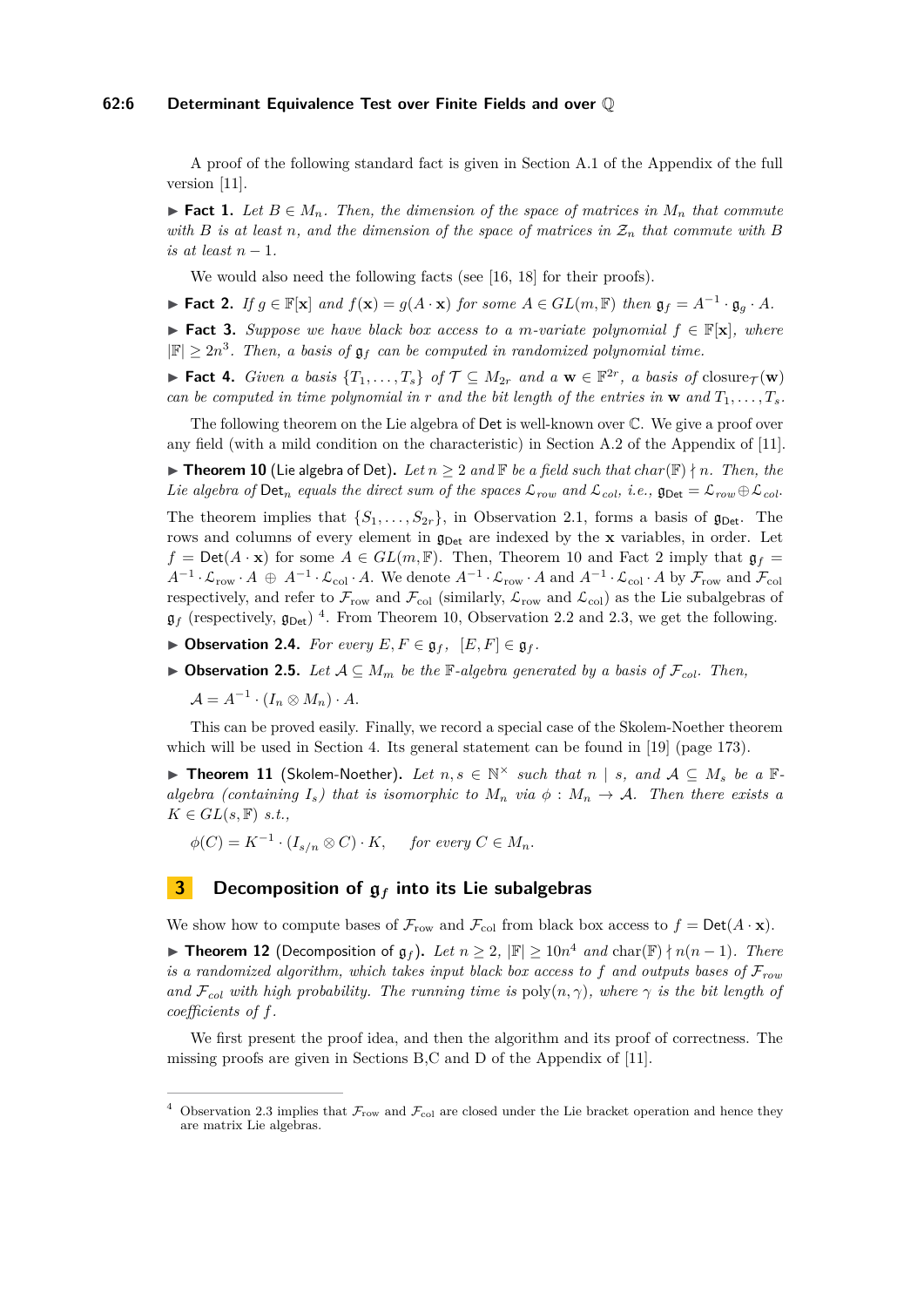#### **3.1 Proof of Theorem [12:](#page-5-4) The idea**

The algorithm relies on finding the irreducible invariant subspaces of a set of F-linear maps on  $\mathfrak{g}_f$ . These linear maps (a.k.a adjoint homomorphisms of  $\mathfrak{g}_f$ ) are defined for every  $F \in \mathfrak{g}_f$ ,

 $\rho_F$  :  $\mathfrak{g}_f \to \mathfrak{g}_f$  ;  $E \mapsto [E, F]$ *.* 

It is easy to see that  $\rho_F$  is linear. Let  $\{B_1, \ldots, B_{2r}\}$  be a basis of  $\mathfrak{g}_f$  which can be computed in randomized polynomial time (by Fact [3\)](#page-5-5). As *ρ<sup>F</sup>* is F-linear, we can associate a matrix  $P_F \in M_{2r}$  with  $\rho_F$ , after fixing an ordering of the basis  $(B_1, \ldots, B_{2r})$ . Let  $\mathcal{P} := \{P_F : F \in \mathfrak{g}_f\}.$ 

<span id="page-6-1"></span> $\triangleright$  Claim 13.  $\mathfrak{g}_f$  and  $\mathcal P$  are isomorphic as vector spaces via the map  $F \mapsto P_F$  for every  $F \in \mathfrak{g}_f$ .

Its proof is given in Section B.1 of the Appendix of [\[11\]](#page-13-14). This implies the following.

**• Observation 3.1.** *The matrices*  $\{P_{B_1}, \ldots, P_{B_{2r}}\}$  *is a basis of*  $P$ *, which can be efficiently computed from*  $\{B_1, \ldots, B_{2r}\}$  *(by considering the elements*  $[B_i, B_j]$ *, for*  $i, j \in [2r]$ *).* 

We intend to study the irreducible invariant subspaces of  $P$  in order to compute bases of  $\mathcal{F}_{row}$  and  $\mathcal{F}_{col}$ . The following Claim [14](#page-6-0) would be useful in this regard.

It follows from Fact [2](#page-5-2) that  $J_i := A \cdot B_i \cdot A^{-1}$ , for  $i \in [2r]$ , is a basis of  $\mathfrak{g}_{\text{Det}}$ . Like  $\rho_F$ , we can associate a F-linear map (i.e. adjoint homomorphism)  $\chi_L$  with every  $L \in \mathfrak{g}_{\text{Det}}$  as follows:

 $\chi_L: \mathfrak{g}_{\mathsf{Det}} \to \mathfrak{g}_{\mathsf{Det}}; \quad K \mapsto [K, L].$ 

Let  $Q_L \in M_{2r}$  be the matrix corresponding to the linear map  $\chi_L$ , with respect to the (ordered) basis  $(J_1, \ldots, J_{2r})$ . The following claim implies that P does not depend on the transformation matrix  $A$ . Thus, it is sufficient to focus on  $\mathfrak{g}_{\text{Det}}$  to study the invariant subspaces of  $P$ . The proof of the claim is given in Section B.2 of the Appendix of [\[11\]](#page-13-14).

<span id="page-6-0"></span> $\triangleright$  Claim 14. For every  $i \in [2r]$ ,  $Q_{J_i} = P_{B_i}$  and so the space  $\mathcal{P} = \{Q_L : L \in \mathfrak{g}_{\text{Det}}\}.$ 

Like Claim [13,](#page-6-1)  $\mathfrak{g}_{\text{Det}}$  and P are isomorphic as vector spaces via the map  $L \mapsto Q_L$ , for  $L \in \mathfrak{g}_{\text{Det}}$ . The algorithm computes two invariant subspaces  $\mathcal{V}_1$  and  $\mathcal{V}_2$  of  $\mathcal{P}$  that are defined as follows

<span id="page-6-3"></span>
$$
\mathcal{V}_1 = \left\{ \mathbf{v} = (a_1, \dots, a_{2r})^T \in \mathbb{F}^{2r} : \sum_{i \in [2r]} a_i \cdot J_i \in \mathcal{L}_{\text{col}} \right\},
$$
  

$$
\mathcal{V}_2 = \left\{ \mathbf{v} = (b_1, \dots, b_{2r})^T \in \mathbb{F}^{2r} : \sum_{i \in [2r]} b_i \cdot J_i \in \mathcal{L}_{\text{row}} \right\}.
$$
  
(1)

Clearly,  $\dim(\mathcal{V}_1) = \dim(\mathcal{V}_2) = r$ . As  $B_i = A^{-1} \cdot J_i \cdot A$ , for  $i \in [2r]$ , we get

<span id="page-6-2"></span>
$$
\mathcal{V}_1 = \left\{ \mathbf{v} = (a_1, \dots, a_{2r})^T \in \mathbb{F}^{2r} : \sum_{i \in [2r]} a_i \cdot B_i \in \mathcal{F}_{\text{col}} \right\},
$$
  

$$
\mathcal{V}_2 = \left\{ \mathbf{v} = (b, \dots, b_{2r})^T \in \mathbb{F}^{2r} : \sum_{i \in [2r]} b_i \cdot B_i \in \mathcal{F}_{\text{row}} \right\}.
$$
  
(2)

From bases of  $V_1$  and  $V_2$ , and  $(B_1, \ldots, B_{2r})$ , we get bases of  $\mathcal{F}_{\text{col}}$  and  $\mathcal{F}_{\text{row}}$  readily. The aspects of the space  $P$  that help in computing  $V_1$  and  $V_2$  are the facts that these are the only two irreducible invariant subspaces of  $P$  and bases of these can be computed from a random element of P. These facts are proved in the proof of correctness of Algorithm [1.](#page-7-0)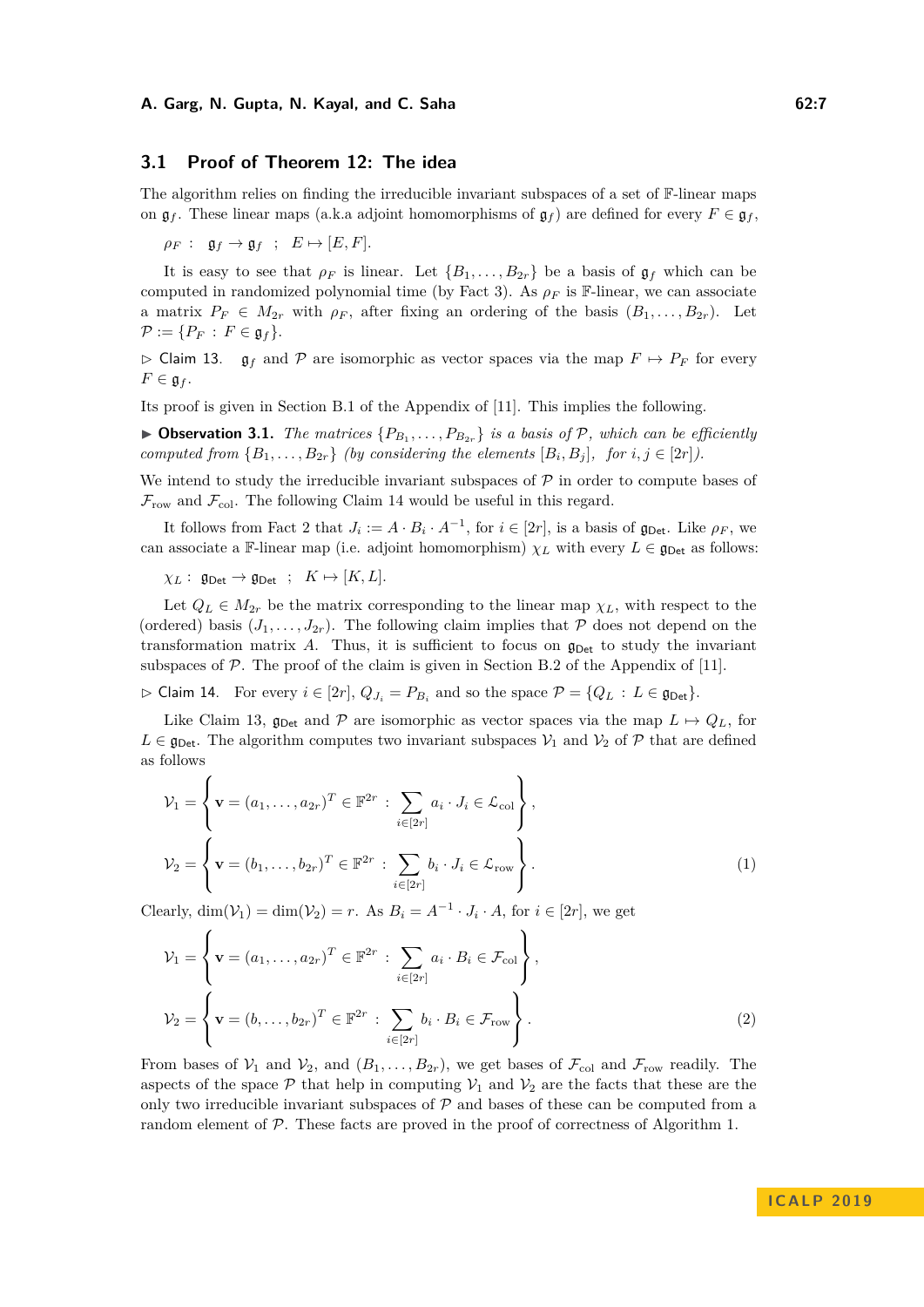## **3.2 The decomposition algorithm**

<span id="page-7-0"></span>**Algorithm 1** Computation of bases of  $\mathcal{F}_{row}$  and  $\mathcal{F}_{col}$ .

**Input**: Black box access to *f*.

<span id="page-7-3"></span>**Output**: Bases of spaces  $V_1$  and  $V_2$  (as in Equation [\(2\)](#page-6-2)).

- 1: Compute a basis  $B_1, \ldots, B_{2r}$  of  $\mathfrak{g}_f$  (see Fact [3\)](#page-5-5), and form the basis  $P_{B_1}, \ldots, P_{B_{2r}}$  of  $\mathcal{P}$ .
- <span id="page-7-6"></span>2: Pick a random element  $Q = r_1 P_{B_1} + \cdots + r_{2r} P_{B_{2r}}$  from  $P$ , where every  $r_i$  is chosen uniformly and independently at random from a fixed subset of  $\mathbb F$  of size  $10n^4$ .
- 3: Compute the characteristic polynomial *h*(*z*) of *Q*.
- <span id="page-7-7"></span>4: Factor  $h(z)$  into irreducible factors over F. Let  $h(z) = z^{2(n-1)} \cdot h_1(z) \cdots h_k(z)$ , where  $z, h_1, \ldots, h_k$  are mutually coprime and irreducible. If this is not the split, output "Fail".
- <span id="page-7-10"></span>5: For every  $i \in [k]$ , compute a basis of the null space  $\mathcal{N}_i$  of  $h_i(Q)$ , pick a vector **v** from the basis of  $\mathcal{N}_i$  and compute a basis of  $\mathcal{C}_i := \text{closure}_{\mathcal{P}}(\mathbf{v})$  (using Fact [4\)](#page-5-6).
- 6: Remove repetitive spaces from the set  $\{\mathcal{C}_1, \ldots, \mathcal{C}_k\}$ . After this, if we are *not* left with exactly two spaces  $U_1$  and  $U_2$  then output "Fail". Else, output bases of  $U_1$  and  $U_2$ .

## **3.3 Analysis of the algorithm**

Let us view the space  $\mathcal P$  through the lens of a convenient basis of  $\mathfrak{g}_{\text{Det}}$ , namely the standard basis  $\{S_1, \ldots, S_{2r}\}\$  (given in Observation [2.1\)](#page-4-1). For  $K \in \mathfrak{g}_{\mathsf{Det}}$ , let  $\mathbf{w}_K, \mathbf{v}_K \in \mathbb{F}^{2r}$  be the coordinate vectors of *K* with respect to the ordered bases  $(S_1, \ldots, S_{2r})$  and  $(J_1, \ldots, J_{2r})$ respectively. There is a basis change matrix  $H \in GL(2r, \mathbb{F})$ , such that for every  $K \in \mathfrak{g}_{\text{Det}}$ ,

<span id="page-7-8"></span><span id="page-7-4"></span>
$$
\mathbf{v}_K = H \cdot \mathbf{w}_K. \tag{3}
$$

Recall  $Q_L$  from Claim [14.](#page-6-0) Let  $R_L := H^{-1} \cdot Q_L \cdot H$ , for every  $L \in \mathfrak{g}_{\mathsf{Det}}$ , and

$$
\mathcal{R} := \{ R_L : L \in \mathfrak{g}_{\text{Det}} \} = H^{-1} \cdot \mathcal{P} \cdot H. \tag{4}
$$

Observe that  $\{R_{S_1}, \ldots, R_{S_{2r}}\}$  is a basis of  $\mathcal{R}$ . Also, for every  $L, K \in \mathfrak{g}_{\mathsf{Det}}$ .

$$
R_L \cdot \mathbf{w}_K = \mathbf{w}_{[K,L]},\tag{5}
$$

<span id="page-7-1"></span>**► Observation 3.2.** *Every*  $R \in \mathcal{R} \subseteq M_{2r}$  *is a block diagonal matrix having two blocks of size*  $r \times r$  *each, i.e, the non-zero entries of R are confined to the entries*  $\{(S_i, S_j) : i, j \in [r]\}$ *and*  $\{(S_i, S_j) : i, j \in [r+1, 2r]\}.$ 

The proof of Observation [3.2](#page-7-1) is given in Section C.1 of the Appendix of [\[11\]](#page-13-14). We refer to the two blocks of *R* as  $R^{(1)}$  and  $R^{(2)}$ , corresponding to  $\{S_1, \ldots, S_r\}$  and  $\{S_{r+1}, \ldots, S_{2r}\}$ , respectively. Observation [3.3](#page-7-2) follows directly from definition of  $\mathcal{R}$ .

<span id="page-7-2"></span> $\triangleright$  **Observation 3.3.** W *is an invariant subspace of* R *iff*  $H \cdot W$  *is an invariant subspace of* P.

It allows us to switch from  $P$  to  $R$  while studying the invariant subspaces of  $P$ . The following lemmas on the invariant subspaces of  $R$  are crucial in arguing the correctness of Algorithm [1.](#page-7-0) Their proofs are given in Sections C.2 and C.3 of the Appendix of [\[11\]](#page-13-14).

<span id="page-7-9"></span>I **Lemma 15** (Irreducible invariant subspaces)**.** *Let* **w***<sup>K</sup>* ∈ F 2*r for a nonzero K in* L*col or in*  $\mathcal{L}_{row}$ *.* 

Then, closure<sub>R</sub>(
$$
\mathbf{w}_K
$$
) = { $\mathbf{w}_L$  :  $L \in \mathcal{L}_{col}$ } =:  $\mathcal{W}_1$ , if  $K \in \mathcal{L}_{col}$ ,  
closure<sub>R</sub>( $\mathbf{w}_K$ ) = { $\mathbf{w}_L$  :  $L \in \mathcal{L}_{row}$ } =:  $\mathcal{W}_2$ , if  $K \in \mathcal{L}_{row}$ .

<span id="page-7-5"></span>*Moreover,*  $W_1$  *and*  $W_2$  *are the only two irreducible invariant subspaces of*  $\mathcal{R}$ *, and*  $\mathbb{F}^{2r}$  =  $\mathcal{W}_1 \oplus \mathcal{W}_2$ .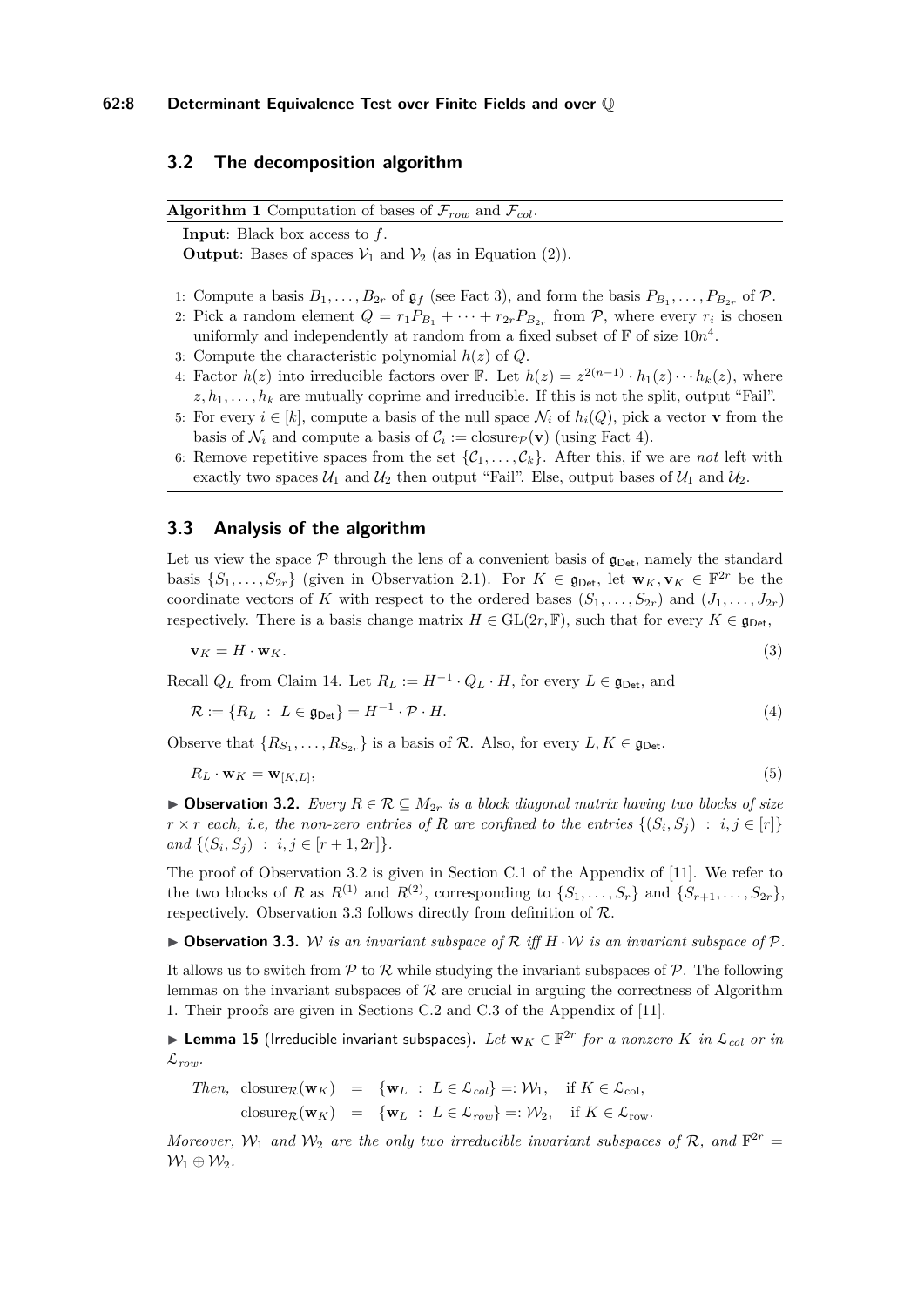#### **A. Garg, N. Gupta, N. Kayal, and C. Saha 62:9 62:9 62:9**

► Lemma 16 (Characteristic polynomial). Let  $R = \sum_{i \in [2r]} \ell_i(r_1,\ldots,r_{2r}) \cdot R_{S_i}$ , where  $\ell_1,\ldots,\ell_{2r}$ *are*  $\mathbb{F}$ -linearly independent linear forms and  $r_1, \ldots, r_{2r}$  are picked uniformly and independently at random from a fixed subset of  $\mathbb F$  of size  $10n^4$ . Then, with high probability, the characteristic polynomial  $h_R(z)$  of R factors as  $z^{2(n-1)} \cdot h_1(z) \cdots h_k(z)$ , where  $z, h_1(z), \ldots, h_k(z)$  are *mutually coprime irreducible polynomials over* F*.*

## **3.3.1 Proof of correctness of Algorithm [1](#page-7-0)**

In Step [2,](#page-7-3) we choose a random *Q* from *P*. By Equation [\(4\)](#page-7-4), there is a  $R \in \mathcal{R}$ , such that,

$$
R = H^{-1} \cdot Q \cdot H = r_1 R_{J_1} + \dots + r_{2r} R_{J_{2r}} = \ell_1(r_1, \dots, r_{2r}) \cdot R_{S_1} + \dots + \ell_{2r}(r_1, \dots, r_{2r}) \cdot R_{S_{2r}},
$$

where  $\ell_1, \ldots, \ell_{2r}$  are F-linearly independent linear forms in  $r_1, \ldots, r_{2r}$ . By Lemma [16,](#page-7-5) Step [4](#page-7-6) holds with high probability. From Observation [3.2,](#page-7-1) *R* is a block diagonal matrix with blocks  $R^{(1)}$  and  $R^{(2)}$ . Let  $h(z) = g_1(z) \cdot g_2(z)$ , where  $g_1(z)$  and  $g_2(z)$  are the characteristic polynomials of  $R^{(1)}$  and  $R^{(2)}$ , respectively. There are a couple of factors of *h*, say  $h_1$  and  $h_2$ , that divide  $g_1$  and  $g_2$ , respectively. In Step [5,](#page-7-7) we compute the null spaces  $\mathcal{N}_1$  and  $\mathcal{N}_2$  of *h*<sub>1</sub>(*Q*) and *h*<sub>2</sub>(*Q*) respectively. As  $h_1(R) = H^{-1} \cdot h_1(Q) \cdot H$  and  $h_2(R) = H^{-1} \cdot h_2(Q) \cdot H$ , the null spaces of  $h_1(R)$  and  $h_2(R)$ , denoted by  $\mathcal{O}_1$  and  $\mathcal{O}_2$  respectively, satisfy  $\mathcal{O}_1$  =  $H^{-1} \cdot \mathcal{N}_1$  and  $\mathcal{O}_2 = H^{-1} \cdot \mathcal{N}_2$  (due to Equation [\(3\)](#page-7-8)).

<span id="page-8-0"></span> $\triangleright$  Claim 17. If  $\mathbf{w}_K \in \mathcal{O}_1$  (similarly,  $\mathbf{w}_K \in \mathcal{O}_2$ ) then  $K \in \mathcal{L}_{\text{col}}$  (respectively,  $K \in \mathcal{L}_{\text{row}}$ ).

Its proof is given in Section D.1 of the Appendix of [\[11\]](#page-13-14). In Step [5,](#page-7-7) we also pick a vector **v** from a null space, say  $\mathcal{N}_1$ , and compute closure $p(\mathbf{v})$ . Clearly,  $\mathbf{v} = \mathbf{v}_K$  for some  $K \in \mathfrak{g}_{\text{Det}}$ . So, **v**<sub>*K*</sub> ∈  $\mathcal{N}_1$  if and only if  $\mathbf{w}_K = H^{-1} \cdot \mathbf{v}_K \in \mathcal{O}_1$ . As  $\mathcal{R} = H^{-1} \cdot \mathcal{P} \cdot H$ , Observation [3.3](#page-7-2) implies

closure<sub>$$
\mathcal{P}
$$</sub>(**v**<sub>*K*</sub>) = *H* · closure <sub>$\mathcal{R}$</sub> (**w**<sub>*K*</sub>)  
= *H* · *W*<sub>1</sub> (by Claim 17 and Lemma 15)  
= *V*<sub>1</sub> (by Equations (1) and (3), as *V*<sub>1</sub> = {**v**<sub>*L*</sub> : *L*  $\in$  *L*<sub>col</sub>}).

Similarly, if we pick a  $\mathbf{v} \in \mathcal{N}_2$  then closure $p(\mathbf{v}) = \mathcal{V}_2$ . Thus, in Step [6,](#page-7-10) one of  $\mathcal{U}_1$  and  $\mathcal{U}_2$  is  $\mathcal{V}_1$  and the other is  $\mathcal{V}_2$ . Finally, we can take  $\mathcal{U}_1 = \mathcal{V}_1$  and  $\mathcal{U}_2 = \mathcal{V}_2$  without loss of generality: Let  $P \in M_m$  be the permutation matrix, such that when multiplied to **x**, *P* maps  $x_{ij}$  to  $x_{ji}$ . Clearly,  $P^{-1} = P$ . The following equation holds because P is a symmetry of Det.

$$
Det(\mathbf{x}) = Det(P \cdot \mathbf{x}) \text{ and hence } f(\mathbf{x}) = Det(A \cdot \mathbf{x}) = Det(PA \cdot \mathbf{x}).
$$

Observe that  $\mathcal{L}_{\text{col}} = P^{-1} \cdot \mathcal{L}_{\text{row}} \cdot P$ . Hence,

$$
\mathcal{F}_{\text{col}} = A^{-1}P^{-1} \cdot \mathcal{L}_{\text{row}} \cdot PA \quad \text{and} \quad \mathcal{F}_{\text{row}} = A^{-1}P^{-1} \cdot \mathcal{L}_{\text{col}} \cdot PA.
$$

As the transformation matrix is unknown to the algorithm, we can take it to be either *A* or *P A*.

*A comparison with [\[8\]](#page-13-16), [\[4\]](#page-13-0):* In [\[8,](#page-13-16) [7\]](#page-13-17), a polynomial time algorithm was given to decompose a semisimple Lie algebra over  $\mathbb Q$  (more generally, a characteristic 0 field) into a direct sum of simple Lie subalgebras. The Lie algebra  $\mathfrak{g}_{\text{Det}}$  is semisimple and  $\mathcal{L}_{\text{col}}$  and  $\mathcal{L}_{\text{row}}$  are its two simple Lie subalgebras. So, our decomposition problem is a special case of the problem studied in [\[8\]](#page-13-16). However, our algorithm works over any sufficiently large field  $\mathbb{F}$  (in particular, finite fields), if  $char(F) \nmid n(n-1)$ . It is not quite clear to us if the algorithm in [\[8\]](#page-13-16) (which is somewhat different from our algorithm) can be easily adapted to achieve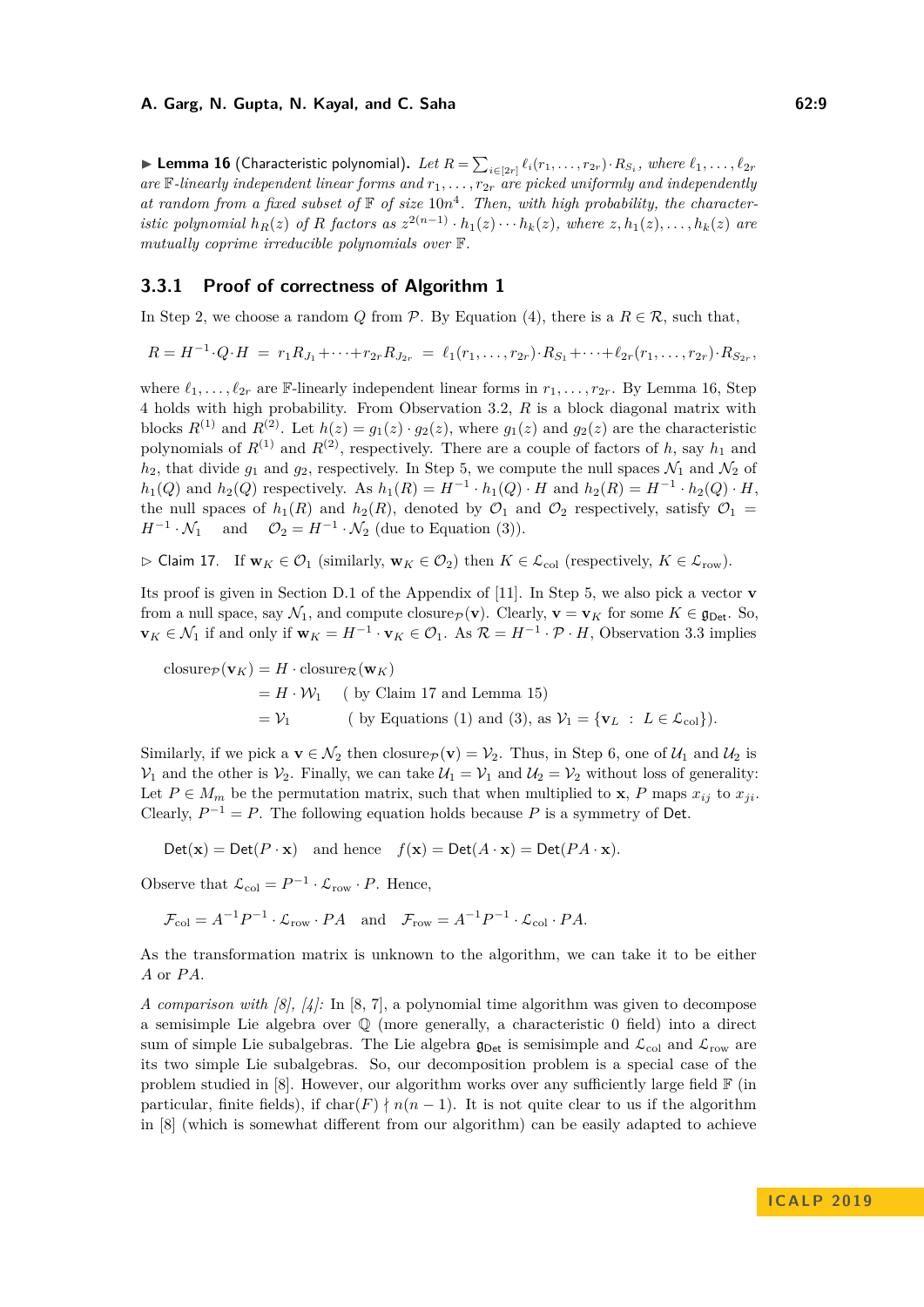#### **62:10 Determinant Equivalence Test over Finite Fields and over** Q

the same result in this special case. Lemma [15](#page-7-9) shows that the decomposition of  $\mathbb{F}^{2r}$  into irreducible invariant subspaces of  $R$  is unique. Using this information, it is possible to use the module decomposition algorithm in [\[4\]](#page-13-0) to compute bases of  $\mathcal{F}_{\text{col}}$  and  $\mathcal{F}_{\text{row}}$  in randomized polynomial time over finite fields. However, the module decomposition algorithm in [\[4\]](#page-13-0) does not work in general over Q without moving to an extension field.

*A comparison with*  $(12, 13)$ *:* In  $[12]$  and Section 4.9 of  $[13]$  $[13]$ , a DET over  $\mathbb C$  was given by reducing it to the Lie algebra conjugacy problem. It was also suggested there that the approach can be made to work over finite field by reduction to the problem of finding and diagonalizing split Cartan subalgebra and then applying Ryba's algorithm [\[27\]](#page-14-11). However, it is not quite clear to us how to carry out this approach in full details. Despite the similarities between these two approaches originating from the use of Lie algebra, our approach of reducing DET to FMAI does appear somewhat different from the approach suggested in [\[12,](#page-13-18) [13\]](#page-13-6).

## <span id="page-9-0"></span>**4 Reduction of DET to FMAI**

We give a randomized polynomial time reduction from DET to the FMAI problem. Recall the FMAI problem from Definition [4:](#page-3-1) An algorithm for FMAI takes input an ordered basis  $(L_1, \ldots, L_m)$  of a F-algebra  $\mathcal{A} \subseteq M_s$  such that  $\mathcal{A} \cong M_n$ , and outputs a F-algebra isomorphism  $\phi: \mathcal{A} \to M_n$  in the form of an ordered basis  $(C_1, \ldots, C_m)$  of  $M_n$ , where  $C_i = \phi(L_i)$  for  $i \in [m]$ .

▶ Lemma 18 (Reduction of DET to FMAI). Let  $n \geq 2$ ,  $|\mathbb{F}| > 10n^4$  and char( $\mathbb{F}) \nmid n(n-1)$ . *Then, there exists a randomized algorithm, with oracle access to FMAI, that takes input black-box access to a*  $f \in \mathbb{F}[\mathbf{x}]$  *of degree n and solves DET* for *f over*  $\mathbb{F}$  *with high probability. The running time of the algorithm is polynomial in n and the bit length of the coefficients of f.*

The proof of this lemma follows from the proof of correctness of the following algorithm.

## **4.1 The algorithm**

<span id="page-9-1"></span>**Algorithm 2** Reduction of DET to FMAI.

**Input**: Black-box access to  $f \in \mathbb{F}[\mathbf{x}]$  of degree *n*, and oracle access to an algo for FMAI. **Output**:  $B \in GL(m, \mathbb{F})$  such that  $f = Det(B \cdot \mathbf{x})$ , if such a *B* exists. Else, output "Fail".

- 1: Invoke Algorithm [1.](#page-7-0) Let  $\{U_1, \ldots, U_r\}$  be the basis of the space  $\mathcal{U}_1$  returned by Algorithm [1,](#page-7-0) where  $\mathcal{U}_1 = \mathcal{F}_{\text{col}}$ .
- <span id="page-9-2"></span>2: Generate a basis  $\{L_1, \ldots, L_k\}$  of the algebra  $\mathcal{A} := \mathbb{F}[U_1, \ldots, U_r]$ . If  $k \neq m$ , output "Fail".
- <span id="page-9-3"></span>3: Invoke the FMAI oracle on  $(L_1, \ldots, L_m)$  which returns a basis  $(C_1, \ldots, C_m)$  of  $M_n$ .
- <span id="page-9-4"></span>4: Pick a *random*  $M \in M_m$  satisfying  $L_i \cdot M = M \cdot (I_n \otimes C_i)$  for every  $i \in [m]$ .
- 5: Let *b* be the evaluation of  $f(M \cdot \mathbf{x})$  at  $x_{11} = \ldots = x_{nn} = 1$  and remaining  $x_{ij}$  set to 0.
- 6: If  $M \notin GL(m, \mathbb{F})$  or  $b = 0$ , output "Fail". Else, set  $D = diag(b, 1, \ldots, 1) \in M_n$ . Output  $(I_n \otimes D) \cdot M^{-1}.$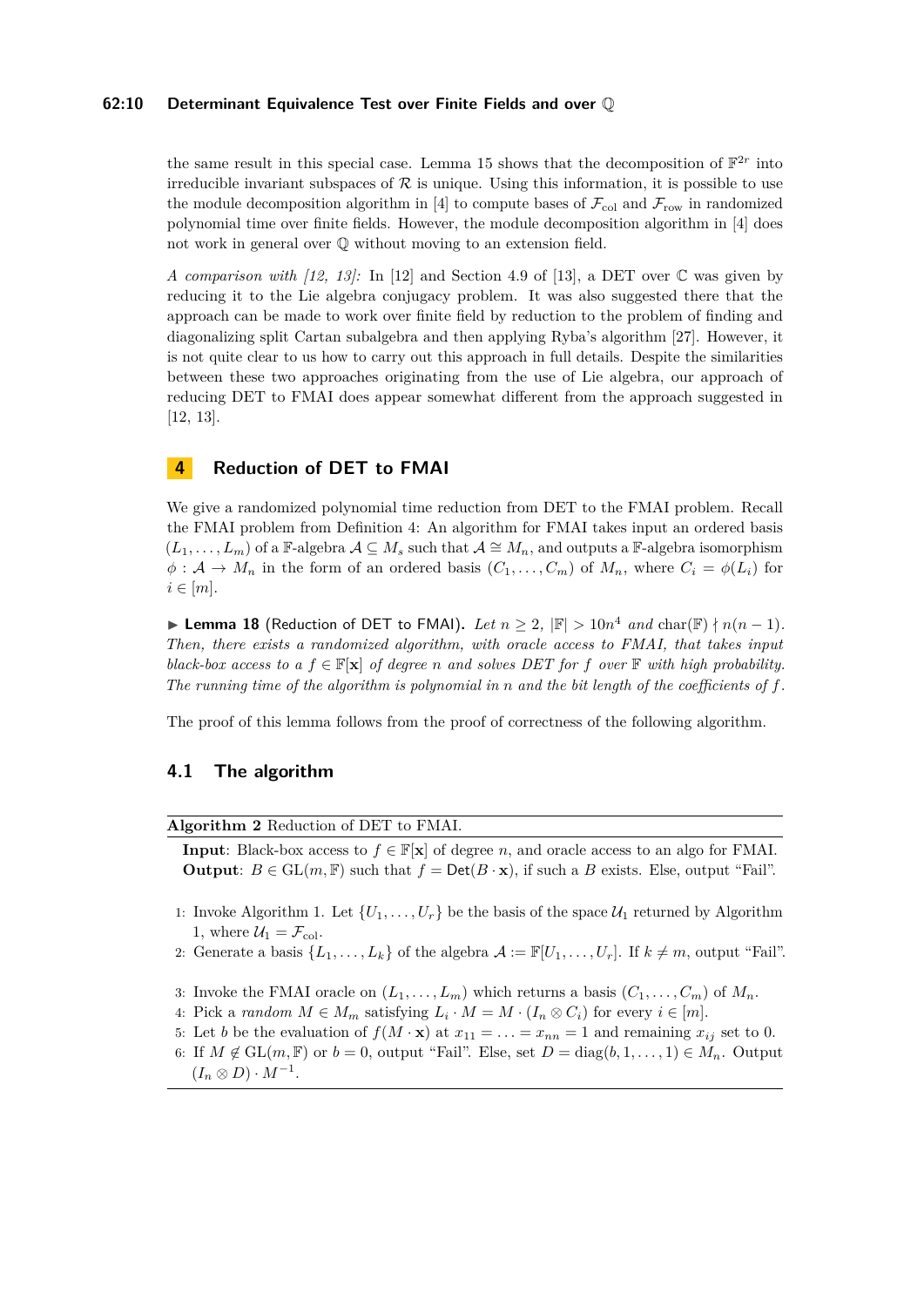## **4.2 Proof of correctness of Algorithm [2](#page-9-1)**

If *f* is not equivalent to Det then it can be detected with high probability by checking if  $f(\mathbf{a}) = b \cdot \text{Det}(M^{-1}\mathbf{a})$  at a random point  $\mathbf{a} \in_r S^m$ , where  $S \subseteq \mathbb{F}$  is sufficiently large. So, assume that  $f = Det(A \cdot x)$  for some  $A \in GL(m, \mathbb{F})$ . The correctness of Algorithm [1](#page-7-0) ensure that  $U_1 = \mathcal{F}_{\text{col}}$  without loss of generality. Step 2 can be executed efficiently by checking if  $U_iU_j \in \text{span}_{\mathbb{F}}\{U_1,\ldots,U_r\}$  for  $i,j \in [r]$ . Observation [2.5](#page-5-7) implies that  $\mathcal{A} \cong M_n$ , i.e.,  $L_i = A^{-1} \cdot (I_n \otimes B_i) \cdot A$  for every  $i \in [m]$ , where  $\{B_1, \ldots, B_m\}$  is a basis of  $M_n$ . In Step [3,](#page-9-2) the FMAI oracle returns a F-algebra isomorphism  $\phi : A \to M_n$  such that  $\{C_i = \phi(L_i) : i \in [m]\}$ is a basis of  $M_n$ . The following claim ensures the existence of a matrix  $M$ , computed in Step [4.](#page-9-3) Its proof is given in Section E.1 of the Appendix of [\[11\]](#page-13-14).

 $\triangleright$  Claim 19. There exists a  $S \in GL(n, \mathbb{F})$  such that  $B_i = S^{-1} \cdot C_i \cdot S$  for every  $i \in [m]$ .

Consider the linear system defined by the equation  $L_i \cdot M = M \cdot (I_n \otimes C_i)$ , where the entries of *M* are taken as variables. Step [4](#page-9-3) is executed by picking the free variables of the solution space of the system from a sufficiently large subset of  $\mathbb{F}$ . Finally, the correctness of Step [6](#page-9-4) is argued in the proof of the following claim which is given in Section E.2 of the Appendix of [\[11\]](#page-13-14).

 $\triangleright$  Claim 20. Suppose  $f = Det(A \cdot \mathbf{x})$ , where  $A \in GL(m, \mathbb{F})$ . Then,  $f = Det((I_n \otimes D) \cdot M^{-1} \cdot \mathbf{x})$ with high probability.

## **5 DET over finite fields and over** Q

The proofs of Theorem [1](#page-2-1) and [2](#page-2-2) are completed by replacing the FMAI oracle in Step [3](#page-9-2) of Algorithm [2](#page-9-1) by the following known algorithms for FMAI over finite fields and Q.

 $\triangleright$  **Theorem 21** (Theorem 5.1 of [\[25\]](#page-14-9)). Let  $\mathbb{F}$  be a finite field. Given a basis of a  $\mathbb{F}$ -algebra  $A \subseteq M_m$  such that  $A \cong M_n$ , an isomorphism  $\phi : A \to M_n$  can be constructed in randomized (*m,* log |F|) *time.*

▶ **Theorem 22** (Theorem 1 of [\[14\]](#page-13-9)). *There is a randomized algorithm with oracle access to* IntFact *that takes input a basis of a*  $\mathbb{Q}$ -algebra  $\mathcal{A} \subseteq M_m$  such that  $\mathcal{A} \cong M_n$ , and outputs an *isomorphism*  $\phi : \mathcal{A} \to M_n$  *with high probability. The algorithm runs in time polynomial in the bit length of the input, if n is bounded.*

▶ **Theorem 23** (Lemma 2.5 of [\[3\]](#page-13-11)). *There is a randomized algorithm that takes input a basis of a*  $\mathbb{Q}$ -algebra  $\mathcal{A} \subseteq M_m$  *such that*  $\mathcal{A} \cong M_n$ *, and outputs an isomorphism*  $\phi : \mathcal{A} \otimes_{\mathbb{Q}} \mathbb{E} \to M_n(\mathbb{E})$ *with high probability, where* L *is an extension field of*  $\mathbb{Q}$  *satisfying*  $\lbrack L:\mathbb{Q} \rbrack \leq n$ . The algorithm *runs in time polynomial in the bit length of the input.*

## **6 Factoring hardness of DET over** Q

This section is devoted to proving Theorem [3.](#page-3-0) We show that DET in the  $2 \times 2$  setting over Q is at least as hard as factoring square-free integers. We will need the following theorem.

<span id="page-10-0"></span> $\triangleright$  **Theorem 24** ([\[24\]](#page-14-8)). *Assuming GRH, there is a randomized polynomial time reduction from the problem of factoring square-free integers to the following problem: Given non-zero*  $a, b \in \mathbb{Q}$ , find rational numbers  $x, y, z$  (not all zero) such that  $x^2 - ay^2 - bz^2 = 0$ , if there *exists such a solution.*

We will also need the following proposition, cited in [\[24\]](#page-14-8), to prove the next theorem. We give a proof from [\[5\]](#page-13-19) in Section F.1 of [\[11\]](#page-13-14), for completeness.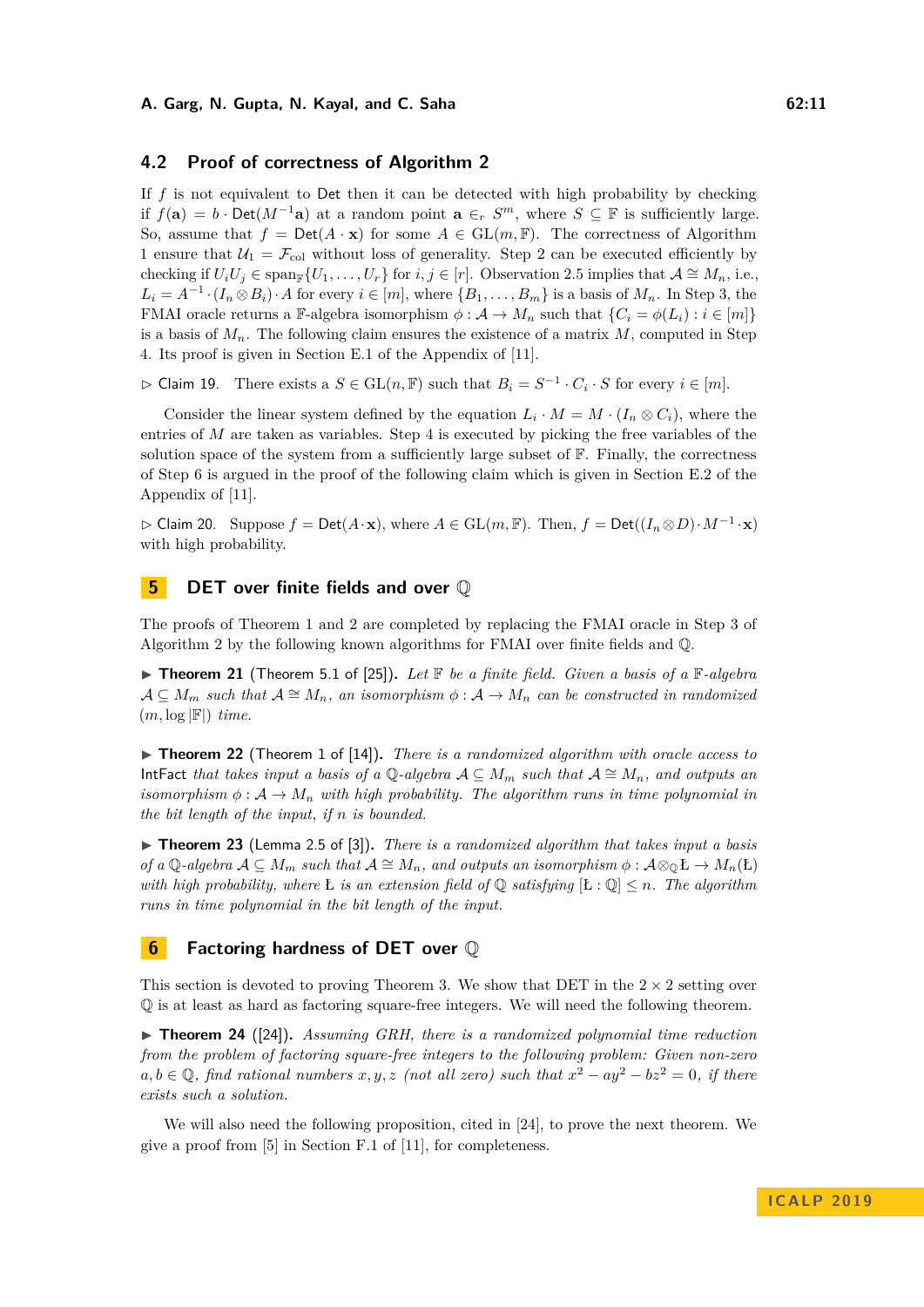#### **62:12 Determinant Equivalence Test over Finite Fields and over** Q

**► Proposition 25.** Let  $a, b \in \mathbb{Q}^{\times}$ . Then the equation  $x^2 - ay^2 - bz^2 = 0$  has a non-zero *rational solution if and only if the equation*  $x^2 - ay^2 - bz^2 + abw^2 = 0$  *has a non-zero rational solution.*

We are now ready to prove integer factoring hardness of DET in the next theorem.

<span id="page-11-1"></span>▶ **Theorem 26.** *Consider the polynomial*  $f_{a,b}(\mathbf{x}) = x_{1,1}^2 - ax_{1,2}^2 - bx_{2,1}^2 + abx_{2,2}^2$ , where  $a, b \in \mathbb{Q}$  are non-zero. Then  $f_{a,b}(\mathbf{x}) = \text{Det}_2(A \cdot \mathbf{x})$  for some  $A \in GL(4, \mathbb{Q})$  if and only if *the equation*  $x^2 - ay^2 - bz^2 = 0$  *has a non-zero rational solution (moreover, such a rational solution can be efficiently computed from A).*

Its proof is given in Section F.2 of [\[11\]](#page-13-14). Combining Theorems [24](#page-10-0) and [26,](#page-11-1) we obtain Theorem [3.](#page-3-0)

► Remark 27. We want to explain how we got to the above reduction. Ronyai [\[24\]](#page-14-8) proved that the FMAI problem over  $\mathbb Q$  is factoring hard even for  $n=2$  via quaternion algebras. If one takes a specific quaternion algebra and tries to constructs a polynomial *f* whose Lie algebra is the traceless part of the quaternion algebra, then it turns out the polynomial  $f_{a,b}(\mathbf{x})$  is the unique homogeneous degree 2 polynomial that comes out. But in any case, in hindsight, the polynomial  $f_{a,b}(\mathbf{x})$  seems like a natural candidate to use.

## <span id="page-11-0"></span>**7 Characterization of the determinant by its Lie algebra**

In this section, we reduce FMAI to DET under mild restrictions on F. We start with the claim that the Lie algebra of the determinant characterizes the determinant. This is well known over C, but we give a proof in Section G.1 of [\[11\]](#page-13-14) that works under mild restrictions on  $\mathbb{F}$ .

<span id="page-11-2"></span>**► Lemma 28.** Let  $f \in \mathbb{F}[\mathbf{x}]$  be any homogeneous polynomial of degree *n* such that  $\mathcal{L}_{col} \subseteq \mathfrak{g}_f$  $(recall \mathcal{L}_{col}$  *from Section [2\)](#page-4-4). Also suppose* char( $\mathbb{F}) \nmid n$ *. Then*  $f(\mathbf{x}) = \alpha \cdot \text{Det}_n(\mathbf{x})$  *for some α* ∈ F*.*

**If Remark 29.** Note that without the char( $\mathbb{F}$ )  $\nmid n$  condition, Lemma [28](#page-11-2) is not true. For example,  $f(\mathbf{x}) = x_{1,1}^n + \text{Det}_n(\mathbf{x})$  will have the same Lie algebra as  $\text{Det}_n(\mathbf{x})$  if  $\text{char}(\mathbb{F}) \mid n$ .

<span id="page-11-3"></span>**► Corollary 30.** Let  $f \in \mathbb{F}[\mathbf{x}]$  be a degree *n* homogeneous polynomial. Suppose that  $A^{-1}$ .  $\mathcal{L}_{col} \cdot A \subseteq \mathfrak{g}_f$  *for some*  $A \in GL(n^2, \mathbb{F})$  *and* char( $\mathbb{F}) \nmid n$ . Then  $f(\mathbf{x}) = \alpha \cdot \text{Det}_n(A \cdot \mathbf{x})$  *for some*  $\alpha \in \mathbb{F}$ .

**Proof.** Consider  $f'(\mathbf{x}) = f(A^{-1} \cdot \mathbf{x})$ . By Fact [2,](#page-5-2)  $\mathfrak{g}_{f'} = A \cdot \mathfrak{g}_f \cdot A^{-1}$ , so  $\mathcal{L}_{\text{col}} \subseteq \mathfrak{g}_{f'}$ . By Lemma [28,](#page-11-2) we get that  $f'(\mathbf{x}) = \alpha \cdot \text{Det}_n(\mathbf{x})$  for some  $\alpha \in \mathbb{F}$  and hence  $f(\mathbf{x}) = \alpha \cdot \text{Det}_n(A \cdot \mathbf{x})$ .

Corollary [30](#page-11-3) allows us to reduce FMAI to DET when *n* is constant (see Algorithm [3\)](#page-12-0).

## **7.1 Proof of correctness of Algorithm** [3](#page-12-0) when  $char(\mathbb{F}) \nmid n$

The proof of correctness will follow from the following proposition, proved in Section G.2 of [\[11\]](#page-13-14). The matrices  $B_{i,j}$  and  $L_{i,j}$  are as defined in Step [2](#page-12-1) of the algorithm.

<span id="page-11-4"></span>**Proposition 31.** *Suppose the algebra* A *spanned by*  $B_1$ ,  $\ldots$ ,  $B_n$ *n is isomorphic to*  $M_n$ *.* Then there exist  $K \in GL(n^2, \mathbb{F})$  and  $C_{1,1}, \ldots, C_{n,n} \in M_n$ , s.t.  $L_{i,j} = K^{-1} (I_n \otimes C_{i,j}) K$  for *all*  $i, j \in [n]$ *.*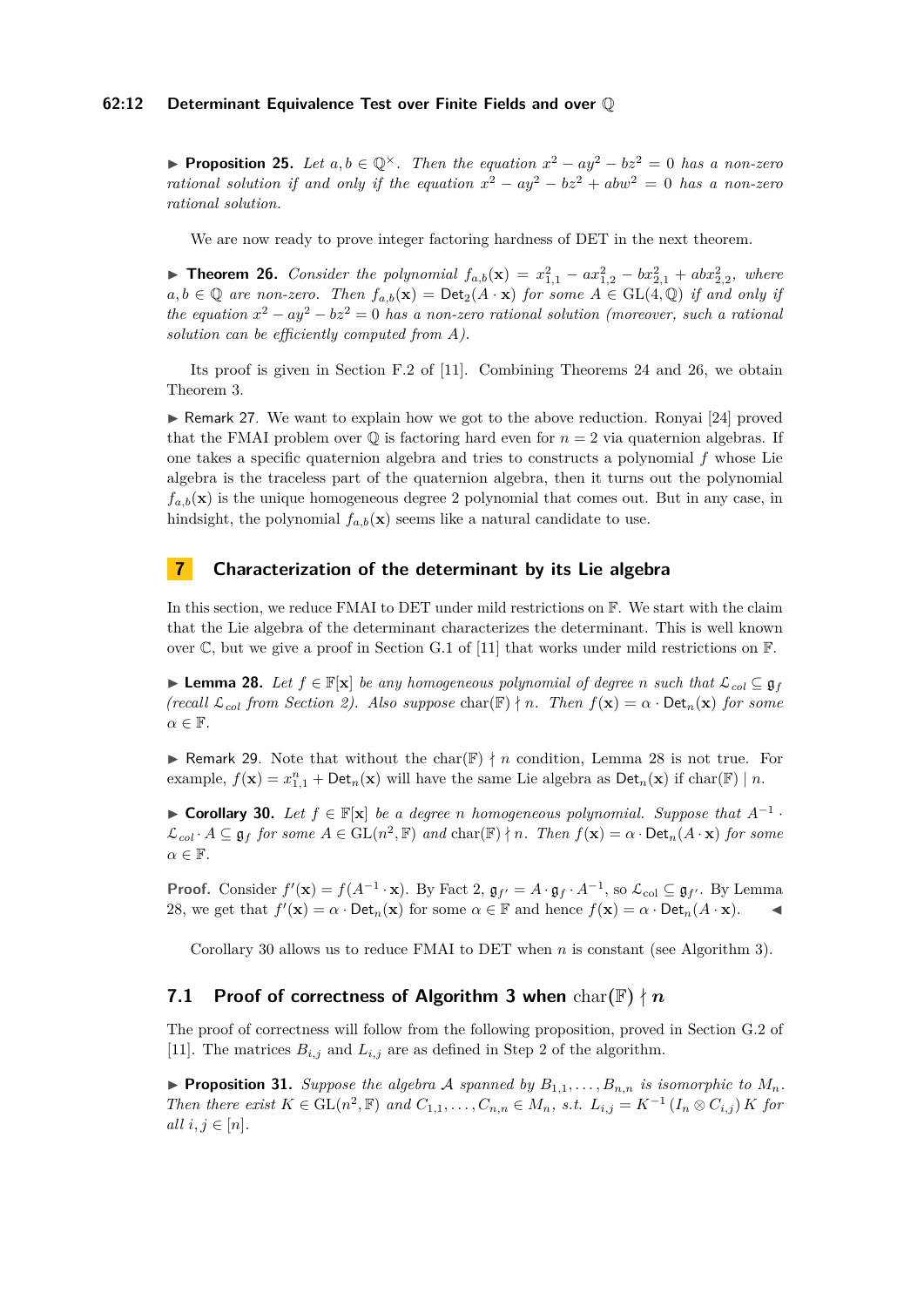Now let us proceed to the proof of correctness of Algorithm [3.](#page-12-0) First of all, it is easy to ensure that whenever the algorithm outputs an isomorphism, it is actually an isomorphism. So what we need to prove is the converse. Suppose the algebra  $A$  is isomorphic to  $M_n$ . Then by Proposition [31,](#page-11-4) the space spanned by  $\tilde{L}_1, \ldots, \tilde{L}_{n^2-1}$  is  $K^{-1} \cdot \mathcal{L}_{\text{col}} \cdot K$ . Then by Corollary [30,](#page-11-3) there is a unique solution to the equations in Step [4](#page-12-2) given by  $f(\mathbf{x}) = \alpha \cdot \mathrm{Det}_n(K \cdot \mathbf{x})$ , for some  $\alpha \in \mathbb{F}$ , and so f is equivalent to the determinant. Hence, in Step [5,](#page-12-3) we will get an *A* ∈ GL( $n^2$ , **F**) s.t.  $f(\mathbf{x}) = \text{Det}_n(A \cdot \mathbf{x})$ . Since  $\tilde{L}_1, \ldots, \tilde{L}_{n^2-1}$  span a Lie algebra of dimension *n*<sup>2</sup> − 1 and since they lie inside the Lie algebra of Det<sub>*n*</sub>(*A*⋅**x**), we must have that  $\tilde{L}_1, \ldots, \tilde{L}_{n^2-1}$ span either  $A^{-1} \cdot \mathcal{L}_{col} \cdot A$  or  $A^{-1} \cdot \mathcal{L}_{row} \cdot A$ . From this, we get that one of the following conditions should be true:

- There exist matrices  $F_{1,1}, \ldots, F_{n,n}$  ∈  $M_n$  such that  $A \cdot L_{i,j} \cdot A^{-1} = I_n \otimes F_{i,j}$  for all  $i, j \in [n]$ .
- There exist matrices  $F_{1,1}, \ldots, F_{n,n}$  ∈  $M_n$  such that  $A \cdot L_{i,j} \cdot A^{-1} = F_{i,j} \otimes I_n$  for all  $i, j \in [n]$ .

The implies that the algorithm will output 1 and an isomorphism into  $M_n$ . The complexity of the reduction is dominated by Step [4](#page-12-2) which takes  $n^{O(n)}$  field operations.

## <span id="page-12-0"></span>**Algorithm 3** Reduction of FMAI to DET.

**Input:** Basis  $\{B_1, \ldots, B_r\}$  of a F-algebra  $\mathcal{A} \subseteq M_m$ , and access to an algorithm for DET. **Output**: if  $A \cong M_n$  for some  $n \in \mathbb{N}$ , then output an isomorphism, 0 otherwise.

- <span id="page-12-1"></span>1: If  $r = \dim_{\mathbb{F}} \mathcal{A} \neq n^2$  for any  $n \in \mathbb{N}$ , output 0 and halt.
- 2: Index the basis elements by  $[n] \times [n]$ , i.e., rename them as  $B_{1,1}, \ldots, B_{n,n}$ . Compute  $n^2 \times n^2$  matrices  $L_{1,1}, \ldots, L_{n,n}$  as follows:  $L_{i,j}$  is the matrix corresponding to the left-multiplication action of  $B_{i,j}$  on  $B_{1,1}, \ldots, B_{n,n}$ . That is  $B_{i,j} \cdot B_{i_2,j_2}$  =  $\sum_{i_1,j_1} L_{i,j}((i_1,j_1),(i_2,j_2)) \cdot B_{i_1,j_1}.$
- 3: Compute a basis for the traceless parts of the matrices  $L_{i,j}$ . That is, compute a basis  $\tilde{L}_1, \ldots, \tilde{L}_s$  of the space spanned by  $L_{1,1} - \frac{\text{tr}(L_{1,1})}{n^2} I_{n^2}, \ldots, L_{n,n} - \frac{\text{tr}(L_{n,n})}{n^2} I_{n^2}$ . If  $s \neq n^2 - 1$ , output 0 and halt.
- 4: Find a non-zero homogeneous polynomial of degree  $n$ ,  $f(\mathbf{x})$ , satisfying the equations

<span id="page-12-3"></span><span id="page-12-2"></span>
$$
\sum_{i_1,j_1,i_2,j_2} M((i_1,j_1),(i_2,j_2)) \cdot x_{i_2,j_2} \cdot \frac{\partial f}{\partial x_{i_1,j_1}} = 0
$$

for every  $M \in {\{\tilde{L}_1, \ldots, \tilde{L}_{n^2-1}\}}$  (these give linear equations in the coefficients of f). If no such non-zero polynomial exists then output 0 and halt.

5: Run DET on *f*. If the output is "Fail" then output 0 and halt. If  $f(\mathbf{x}) = \text{Det}_n(A \cdot \mathbf{x})$  then check if there exist matrices  $F_{1,1}, \ldots, F_{n,n} \in M_n$  such  $A \cdot L_{i,j} \cdot A^{-1} = I_n \otimes F_{i,j}$  for all  $i, j$ . If yes, output 1 and the isomorphism  $\phi(B_{i,j}) = F_{i,j}$  (extended linearly to whole of A). If no, check if there exist matrices  $F_{1,1}, \ldots, F_{n,n} \in M_n$  such that  $A \cdot L_{i,j} \cdot A^{-1} = F_{i,j} \otimes I_n$ for all *i, j*. If yes, output 1 and the isomorphism  $\phi(B_{i,j}) = F_{i,j}$  (extended linearly to whole of  $A$ ). If no, output 0.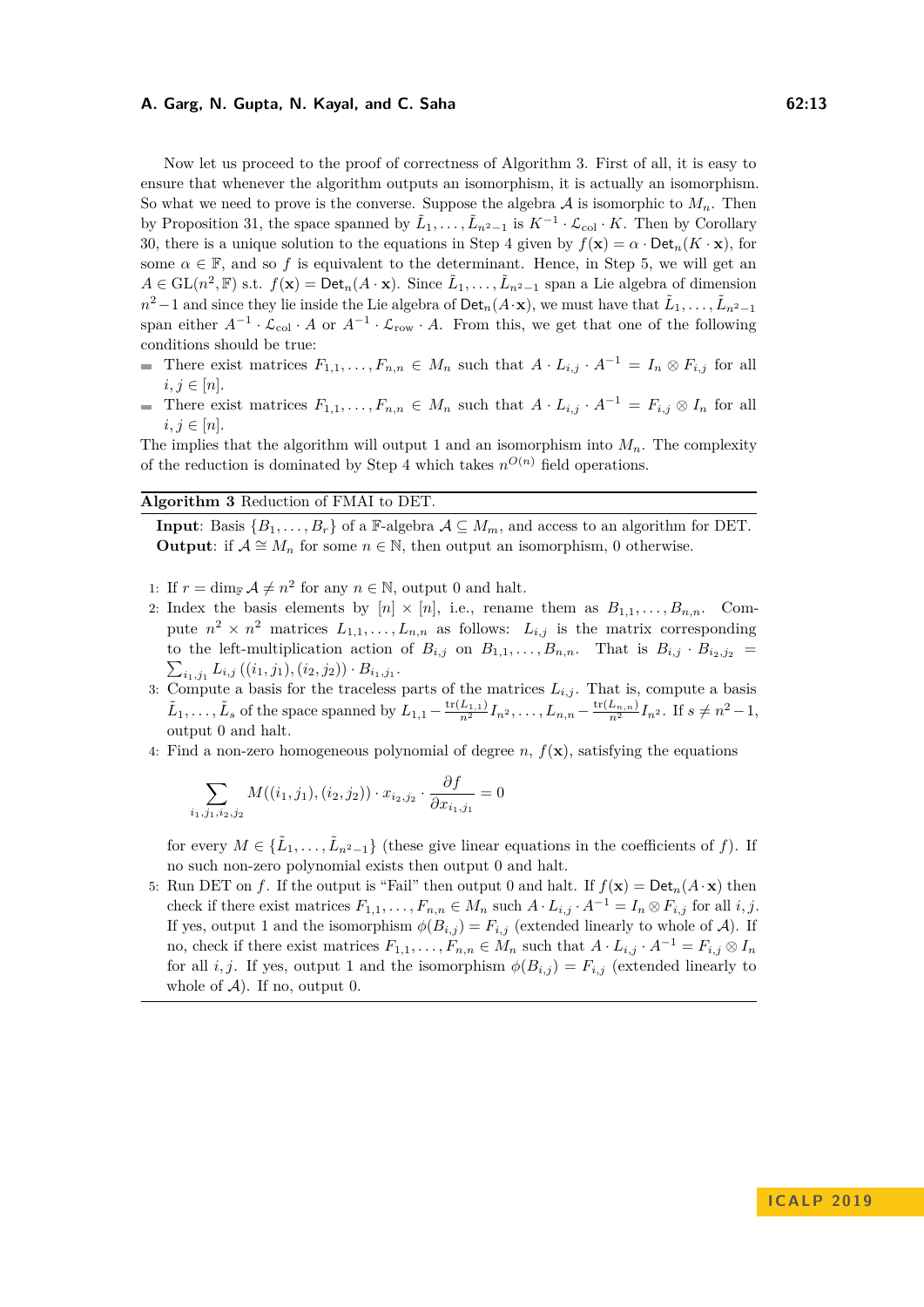#### **References**

- <span id="page-13-1"></span>**1** Manindra Agrawal and Nitin Saxena. Automorphisms of Finite Rings and Applications to Complexity of Problems. In *STACS 2005, 22nd Annual Symposium on Theoretical Aspects of Computer Science, Stuttgart, Germany, February 24-26, 2005, Proceedings*, pages 1–17, 2005.
- <span id="page-13-2"></span>**2** Manindra Agrawal and Nitin Saxena. Equivalence of F-Algebras and Cubic Forms. In *STACS 2006, 23rd Annual Symposium on Theoretical Aspects of Computer Science, Marseille, France, February 23-25, 2006, Proceedings*, pages 115–126, 2006.
- <span id="page-13-11"></span>**3** László Babai and Lajos Rónyai. Computing irreducible representations of finite groups. *Mathematics of Computation*, 55(192):705–722, 1990.
- <span id="page-13-0"></span>**4** Alexander L. Chistov, Gábor Ivanyos, and Marek Karpinski. Polynomial Time Algorithms for Modules over Finite Dimensional Algebras. In *Proceedings of the 1997 International Symposium on Symbolic and Algebraic Computation, ISSAC '97, Maui, Hawaii, USA, July 21-23, 1997*, pages 68–74, 1997.
- <span id="page-13-19"></span>**5** Keith Conrad. Quaternion algebras, 2016.
- <span id="page-13-10"></span>**6** J. E. Cremona, T. A. Fisher, C. O'Neil, D. Simon, and M. Stoll. Explicit n-descent on elliptic curves III. Algorithms. *Math. Comput.*, 84(292):895–922, 2015. [arXiv:1107.3516](http://arxiv.org/abs/1107.3516).
- <span id="page-13-17"></span>**7** W.A. de Graaf. *Algorithms for Finite-Dimensional Lie Algebras*. PhD thesis, Technical University of Eindhoven, 1997.
- <span id="page-13-16"></span>**8** W.A. de Graaf. Calculating the structure of a semisimple Lie algebra. *Journal of Pure and Applied Algebra*, 117-118:319–329, 1997.
- <span id="page-13-13"></span>**9** Wayne Eberly. Decompositions of algebras over R and C. *computational complexity*, 1(3):211– 234, September 1991.
- <span id="page-13-12"></span>**10** W.M. Eberly. *Computations for algebras and group representations*. PhD thesis, Department of Computer Science, University of Toronto, 1989.
- <span id="page-13-14"></span>**11** Ankit Garg, Nikhil Gupta, Neeraj Kayal, and Chandan Saha. Determinant equivalence test over finite fields and over \$\mathbf{Q}\$. *Electronic Colloquium on Computational Complexity (ECCC)*, 26:42, 2019. URL: <https://eccc.weizmann.ac.il/report/2019/042>.
- <span id="page-13-18"></span>**12** Joshua A. Grochow. Matrix Lie algebra isomorphism. In *IEEE Conference on Computational Complexity (CCC12)*, pages 203–213, 2012.
- <span id="page-13-6"></span>**13** Joshua Abraham Grochow. *Symmetry and equivalence relations in classical and geometric complexity theory*. PhD thesis, Department of Computer Science, The University of Chicago, Chicago, Illinois, 2012.
- <span id="page-13-9"></span>**14** Gábor Ivanyos, Lajos Rónyai, and Josef Schicho. Splitting full matrix algebras over algebraic number fields. *Journal of Algebra*, 354:211–223, 2012. [arXiv:1106.6191](http://arxiv.org/abs/1106.6191).
- <span id="page-13-3"></span>**15** Neeraj Kayal. Efficient algorithms for some special cases of the polynomial equivalence problem. In *Proceedings of the Twenty-Second Annual ACM-SIAM Symposium on Discrete Algorithms, SODA 2011, San Francisco, California, USA, January 23-25, 2011*, pages 1409–1421, 2011.
- <span id="page-13-4"></span>**16** Neeraj Kayal. Affine projections of polynomials: extended abstract. In *Proceedings of the 44th Symposium on Theory of Computing Conference, STOC 2012, New York, NY, USA, May 19 - 22, 2012*, pages 643–662, 2012.
- <span id="page-13-8"></span>**17** Neeraj Kayal, Vineet Nair, and Chandan Saha. Average-case linear matrix factorization and reconstruction of low width Algebraic Branching Programs. *Electronic Colloquium on Computational Complexity (ECCC)*, 25:29, 2018.
- <span id="page-13-5"></span>**18** Neeraj Kayal, Vineet Nair, Chandan Saha, and Sébastien Tavenas. Reconstruction of Full Rank Algebraic Branching Programs. In *32nd Computational Complexity Conference, CCC 2017, July 6-9, 2017, Riga, Latvia*, pages 21:1–21:61, 2017.
- <span id="page-13-15"></span>**19** Falko Lorenz. *Algebra Volumne 2: Fields with structures, Algebras and advanced topics*. Springer, 2008.
- <span id="page-13-7"></span>**20** Meena Mahajan and V. Vinay. A Combinatorial Algorithm for the Determinant. In *Proceedings of the Eighth Annual ACM-SIAM Symposium on Discrete Algorithms (SODA), 5-7 January 1997, New Orleans, Louisiana, USA.*, pages 730–738, 1997.